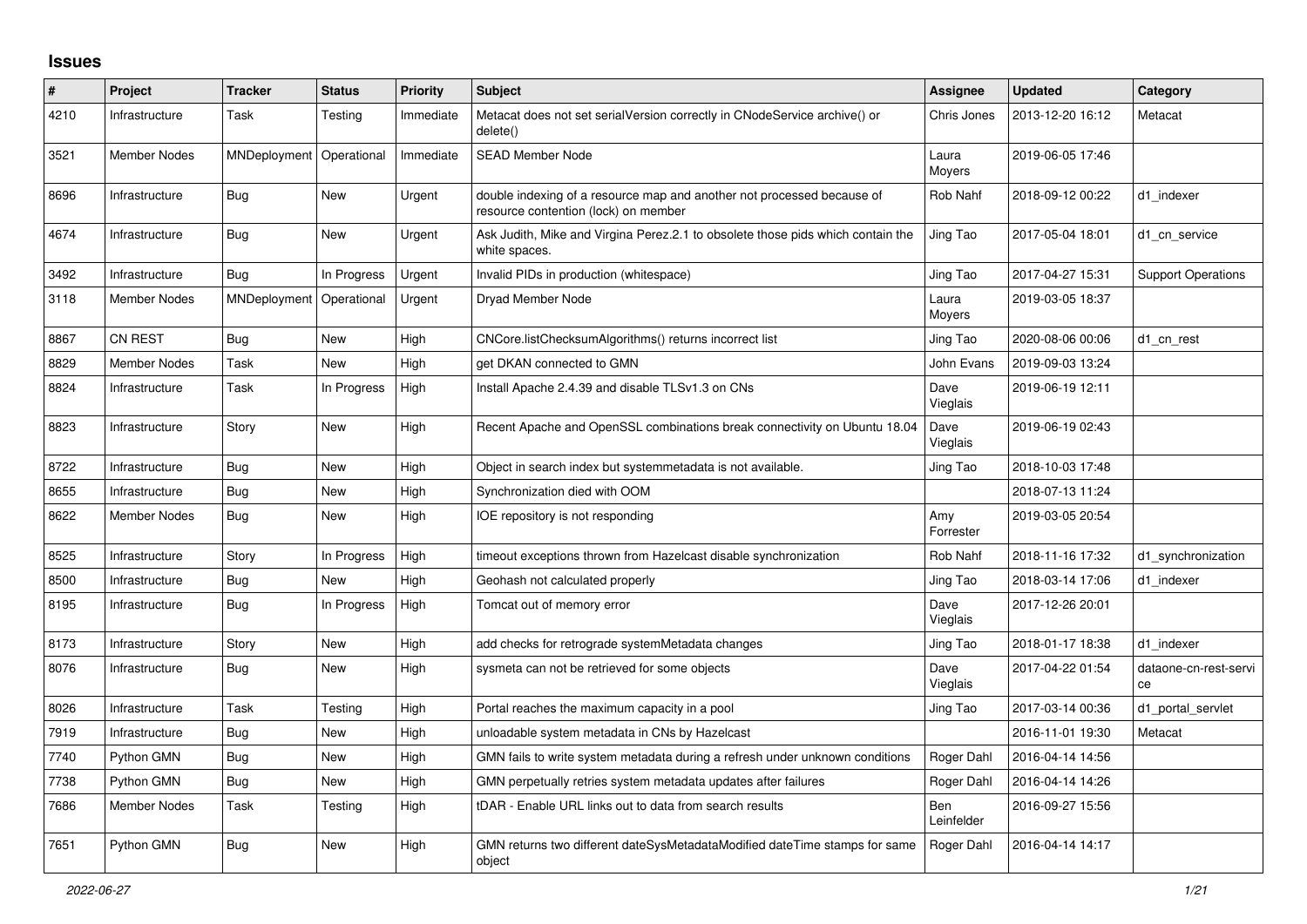| $\vert$ # | Project             | <b>Tracker</b>     | <b>Status</b> | <b>Priority</b> | <b>Subject</b>                                                                   | Assignee            | <b>Updated</b>   | Category       |
|-----------|---------------------|--------------------|---------------|-----------------|----------------------------------------------------------------------------------|---------------------|------------------|----------------|
| 7601      | Infrastructure      | Bug                | <b>New</b>    | High            | CN checksum inconsistencies                                                      | Dave<br>Vieglais    | 2016-01-26 19:29 |                |
| 7046      | <b>Member Nodes</b> | Task               | <b>New</b>    | High            | Certificate DC=org,DC=dataone,CN=osu.piscoweb.org expires in Prod<br>environment | Laura<br>Moyers     | 2015-04-20 16:54 |                |
| 6853      | <b>Member Nodes</b> | MNDeployment   New |               | High            | OBIS (Ocean Biogeographic Information System)                                    | Laura<br>Moyers     | 2015-11-19 17:46 |                |
| 6548      | <b>Member Nodes</b> | MNDeployment       | Operational   | High            | <b>R2R Repository</b>                                                            | Monica Ihli         | 2018-07-26 13:49 |                |
| 6544      | <b>Member Nodes</b> | MNDeployment       | Operational   | High            | TERN Australia (powered by AEKOS)                                                | <b>Bruce Wilson</b> | 2019-05-22 14:21 |                |
| 6485      | <b>Member Nodes</b> | MNDeployment       | Operational   | High            | The Digital Archaeology Record (tDAR)                                            | Laura<br>Moyers     | 2019-10-09 02:24 |                |
| 3906      | <b>Member Nodes</b> | Task               | New           | High            | Update malformed Resource Maps                                                   |                     | 2013-08-09 17:50 |                |
| 3675      | Infrastructure      | Bug                | <b>New</b>    | High            | package relationships not available for archived objects                         | Rob Nahf            | 2018-09-21 21:01 | d1_indexer     |
| 3664      | <b>Member Nodes</b> | MNDeployment       | New           | High            | Landcare Research New Zealand                                                    | Laura<br>Moyers     | 2015-11-19 19:39 |                |
| 3558      | <b>Member Nodes</b> | MNDeployment       | Operational   | High            | <b>CDL Merritt</b>                                                               | Laura<br>Moyers     | 2018-08-23 17:05 |                |
| 3556      | <b>Member Nodes</b> | MNDeployment       | Operational   | High            | <b>ESA Data Registry</b>                                                         | Amy<br>Forrester    | 2019-10-08 15:28 |                |
| 3555      | Member Nodes        | MNDeployment       | Operational   | High            | <b>SANParks</b>                                                                  | Laura<br>Moyers     | 2018-05-09 21:19 |                |
| 3554      | Member Nodes        | MNDeployment       | Operational   | High            | <b>KNB</b>                                                                       | Jing Tao            | 2018-08-31 15:16 |                |
| 3553      | <b>Member Nodes</b> | MNDeployment       | Operational   | High            | <b>PISCO</b>                                                                     | Laura<br>Moyers     | 2018-01-10 01:13 |                |
| 3238      | <b>Member Nodes</b> | MNDeployment       | Operational   | High            | Idaho Northwest Knowledge Network member node                                    | Amy<br>Forrester    | 2019-10-08 15:14 |                |
| 3232      | <b>Member Nodes</b> | MNDeployment       | Operational   | High            | LTER-EUROPE                                                                      | Laura<br>Moyers     | 2018-11-21 16:58 |                |
| 3221      | <b>Member Nodes</b> | MNDeployment       | Operational   | High            | EDAC member node                                                                 | Amy<br>Forrester    | 2018-08-31 15:15 |                |
| 1556      | Infrastructure      | Task               | In Progress   | High            | Interns mailing list                                                             |                     | 2011-05-12 23:02 |                |
| 822       | Requirements        | Requirement        | <b>New</b>    | High            | (Requirement) Object access and manipulation should be responsive                | Dave<br>Vieglais    | 2010-09-06 20:27 | d1 common java |
| 821       | Requirements        | Requirement        | <b>New</b>    | High            | (Requirement) Sponsor required functionality                                     | Dave<br>Vieglais    | 2010-09-06 03:28 | d1_common_java |
| 820       | Requirements        | Requirement        | <b>New</b>    | High            | (Requirement) Common API for authentication and authorization operations         | Dave<br>Vieglais    | 2010-09-06 21:23 | Requirement    |
| 795       | Requirements        | Requirement        | <b>New</b>    | High            | (Requirement) System must support revocation of user permissions                 | Dave<br>Vieglais    | 2010-08-29 20:45 | Requirement    |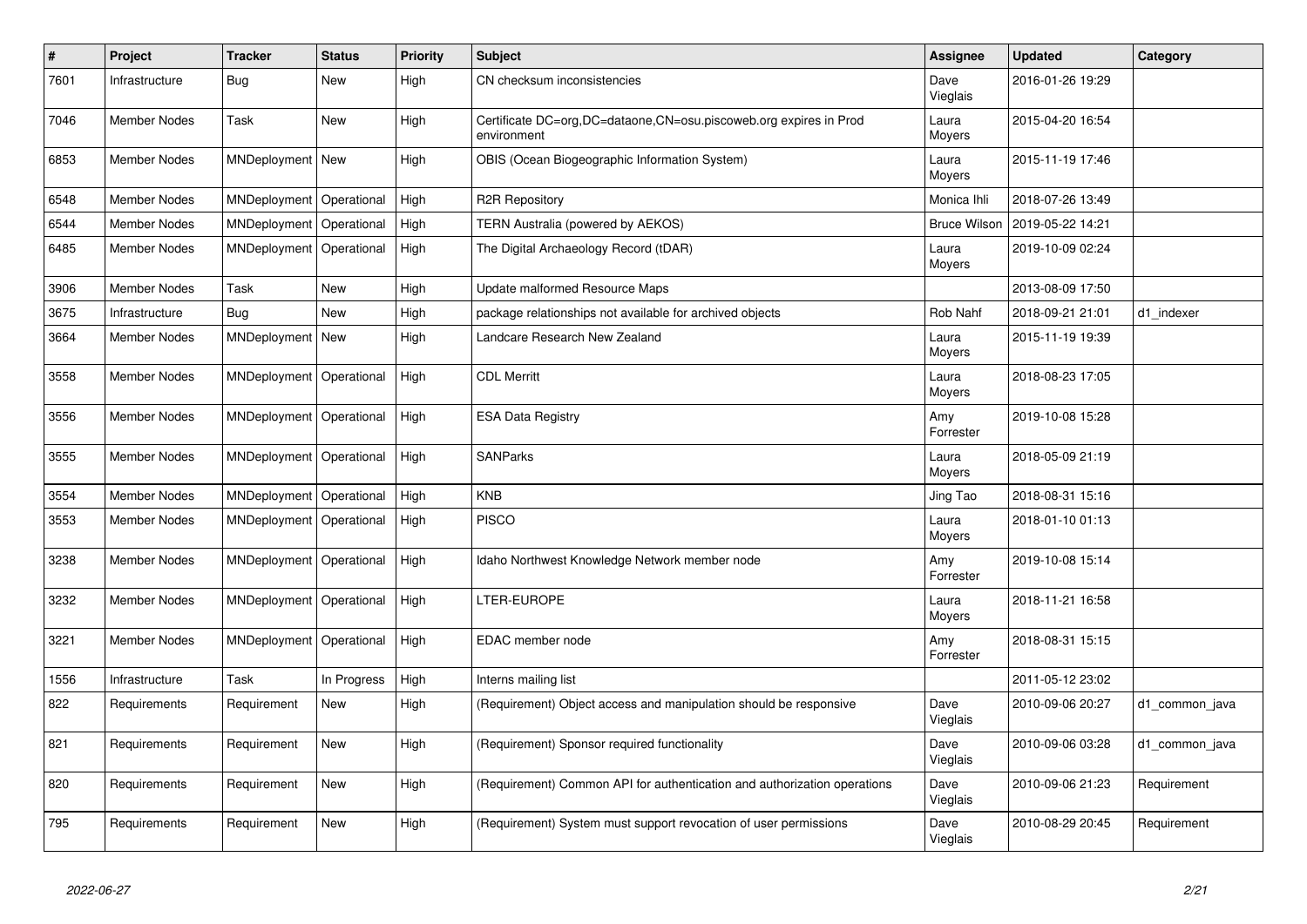| $\pmb{\#}$ | <b>Project</b> | <b>Tracker</b> | <b>Status</b> | <b>Priority</b> | <b>Subject</b>                                                                                                                                          | Assignee            | <b>Updated</b>   | Category       |
|------------|----------------|----------------|---------------|-----------------|---------------------------------------------------------------------------------------------------------------------------------------------------------|---------------------|------------------|----------------|
| 777        | Requirements   | Requirement    | New           | High            | (Requirement) Authorization rules should support common permission levels                                                                               | Dave<br>Vieglais    | 2010-09-06 20:49 | Requirement    |
| 772        | Requirements   | Requirement    | <b>New</b>    | High            | (Requirement) Authentication services should be compatible with existing<br>infrastructure and applications                                             | Dave<br>Vieglais    | 2010-08-11 07:54 | Requirement    |
| 771        | Requirements   | Requirement    | <b>New</b>    | High            | (Requirement) User identities should have simple string serializations that<br>express both the user identity and namespace from which it is drawn      | Dave<br>Vieglais    | 2010-09-06 03:12 | Requirement    |
| 770        | Requirements   | Requirement    | New           | High            | (Requirement) Authorization system should be able to express the<br>pseudo-principal concepts like 'public'                                             | Dave<br>Vieglais    | 2010-08-11 00:41 | Requirement    |
| 769        | Requirements   | Requirement    | New           | High            | (Requirement) Authorization should support critical roles, such as curators and<br>system administrators                                                | Dave<br>Vieglais    | 2010-09-06 03:02 | Requirement    |
| 768        | Requirements   | Requirement    | <b>New</b>    | High            | (Requirement) Need default authz policies that resolve problems associated with<br>inaccessible principals                                              | Dave<br>Vieglais    | 2010-08-11 00:34 | Requirement    |
| 767        | Requirements   | Requirement    | New           | High            | (Requirement) Users need to be able to express embargo rules for data                                                                                   | Dave<br>Vieglais    | 2010-08-11 00:16 | Requirement    |
| 766        | Requirements   | Requirement    | New           | High            | (Requirement) Users should be able to easily assign proxy privileges to other<br>users and to systems acting on their behalf for limited time durations | Dave<br>Vieglais    | 2010-08-11 00:11 | Requirement    |
| 765        | Requirements   | Requirement    | New           | High            | (Requirement) Tools can access an API for authn and authz                                                                                               | Dave<br>Vieglais    | 2010-09-06 20:30 | Requirement    |
| 764        | Requirements   | Requirement    | New           | High            | (Requirement) Authentication and access control should be consistently<br>available                                                                     | Dave<br>Vieglais    | 2010-09-06 20:32 | Requirement    |
| 763        | Requirements   | Requirement    | New           | High            | (Requirement) Authentication and authorization services are geographically<br>replicated                                                                | Dave<br>Vieglais    | 2010-09-06 20:52 | Requirement    |
| 762        | Requirements   | Requirement    | <b>New</b>    | High            | (Requirement) User identities can be derived from existing institutional directory<br>services                                                          | Dave<br>Vieglais    | 2010-09-06 03:01 | Requirement    |
| 761        | Requirements   | Requirement    | New           | High            | (Requirement) Users can specify authorization rules for data objects, science<br>metadata objects, and process artifacts separately                     | Dave<br>Vieglais    | 2010-09-06 03:06 | Requirement    |
| 592        | Requirements   | Requirement    | New           | High            | DataONE needs to synchronize metadata between MNs and CNs                                                                                               | <b>Robert Waltz</b> | 2010-09-06 02:28 | d1 cn service  |
| 411        | Requirements   | Requirement    | New           | High            | (Requirement) The infrastructure must survive destruction of one or more data<br>storage nodes                                                          | Dave<br>Vieglais    | 2010-09-06 03:10 | d1 common java |
| 393        | Requirements   | Requirement    | New           | High            | (Requirement) Access control rule evaluation must be highly scalable and<br>responsive.                                                                 | Dave<br>Vieglais    | 2010-09-06 20:27 | Requirement    |
| 392        | Requirements   | Requirement    | New           | High            | (Requirement) Identity and access control should be interoperable across<br>datanets                                                                    | Dave<br>Vieglais    | 2010-09-06 20:31 | Requirement    |
| 391        | Requirements   | Requirement    | <b>New</b>    | High            | (Requirement) Enable different classes of users commensurate with their roles.                                                                          | Dave<br>Vieglais    | 2010-09-06 20:51 | Requirement    |
| 390        | Requirements   | Requirement    | New           | High            | (Requirement) Consistent mechanism for identifying users                                                                                                | Dave<br>Vieglais    | 2010-09-06 20:50 | Requirement    |
| 384        | Requirements   | Requirement    | New           | High            | (Requirement) Enable efficient mechanisms for users to discover content                                                                                 | Dave<br>Vieglais    | 2010-09-06 03:58 | d1 common java |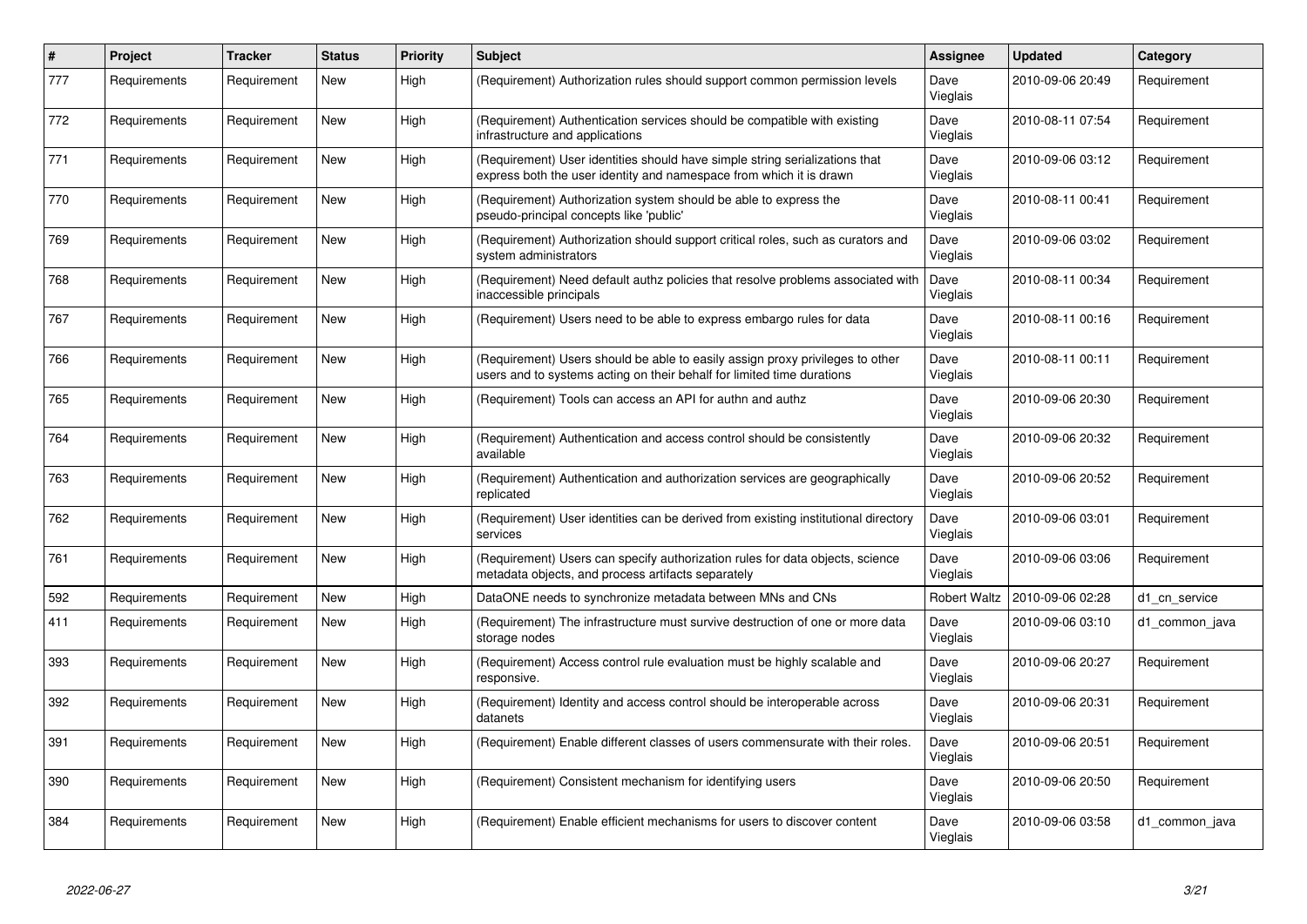| #    | <b>Project</b>      | <b>Tracker</b>          | <b>Status</b> | <b>Priority</b> | Subject                                                                                                  | <b>Assignee</b>       | <b>Updated</b>   | Category                    |
|------|---------------------|-------------------------|---------------|-----------------|----------------------------------------------------------------------------------------------------------|-----------------------|------------------|-----------------------------|
| 318  | Requirements        | Requirement             | New           | High            | (Requirement) Sponsor required Y1 functionality                                                          | Dave<br>Vieglais      | 2010-09-06 03:24 | d1_common_java              |
| 8869 | Infrastructure      | Story                   | New           | Normal          | Equivalent identities show owning different amount of packages.                                          | Jing Tao              | 2020-09-24 22:34 | d1 indexer                  |
| 8866 | Infrastructure      | Bug                     | New           | Normal          | Java client tools should set a custom user agent string                                                  |                       | 2020-07-15 22:43 |                             |
| 8864 | <b>CN REST</b>      | Story                   | <b>New</b>    | Normal          | Sychronization does not register authoritative replica entry correctly                                   | Jing Tao              | 2020-06-19 21:59 | d1_synchronization          |
| 8862 | Infrastructure      | Story                   | New           | Normal          | Deploy a new dataone-cn-rest release                                                                     | Jing Tao              | 2020-04-23 16:24 |                             |
| 8860 | <b>CN REST</b>      | <b>Bug</b>              | <b>New</b>    | Normal          | /token endpoint doesn't set a content-type and character encoding                                        |                       | 2020-02-29 01:00 | d1_portal                   |
| 8858 | Infrastructure      | Task                    | New           | Normal          | Update CN Apache configs in version control with directives to support sitemaps                          | <b>Bryce</b><br>Mecum | 2020-02-24 19:26 |                             |
| 8857 | Infrastructure      | Story                   | New           | Normal          | D1Client.getCN() always get the production cn on the CN Tomcat context                                   | Jing Tao              | 2019-12-13 00:34 | dataone-cn-rest-servi<br>ce |
| 8856 | Infrastructure      | Story                   | New           | Normal          | Put the system metadata part ahead of the object part when d1_client_python<br>constructs the multipart  |                       | 2019-11-22 18:31 | d1_python                   |
| 8855 | Infrastructure      | Story                   | New           | Normal          | Put the system metadata part ahead of the object part when d1_client_r<br>constructs the multipart       | Matthew<br>Jones      | 2019-11-22 18:29 | d1_client_r                 |
| 8854 | Infrastructure      | Story                   | New           | Normal          | Put the system metadata part ahead of the object part when d1_libclient_java<br>constructs the multipart | Jing Tao              | 2019-11-22 18:25 | d1_libclient_java           |
| 8853 | Infrastructure      | Story                   | <b>New</b>    | Normal          | Make cn.resolve smarter                                                                                  |                       | 2019-11-15 16:50 |                             |
| 8851 | Infrastructure      | Story                   | New           | Normal          | CN sends error doc with "pid" to v2 endpoint                                                             | Jing Tao              | 2019-11-06 22:31 | d1_synchronization          |
| 8850 | Infrastructure      | Bug                     | New           | Normal          | v2.3.11 RdfXmlSubprocessor / HttpService.getDocumentBySeriesId can be<br>wrong                           | Jing Tao              | 2019-11-06 18:32 | d1 indexer                  |
| 8849 | Infrastructure      | Story                   | New           | Normal          | During sync, the CN does not detect error returned from getChecksum()                                    | Jing Tao              | 2019-11-06 22:07 |                             |
| 8848 | Infrastructure      | Story                   | New           | Normal          | A minor difference of annotation index between CN and MN                                                 |                       | 2019-11-01 21:37 |                             |
| 8847 | Member Nodes        | MNDeployment            | In Review     | Normal          | Freshwater Research and Environmental Database (IGBFRED)                                                 | Dave<br>Vieglais      | 2019-10-17 19:23 |                             |
| 8846 | <b>Member Nodes</b> | <b>Bug</b>              | New           | Normal          | TFRI node unresponsive                                                                                   |                       | 2019-10-08 15:26 |                             |
| 8845 | <b>Member Nodes</b> | Bug                     | New           | Normal          | Server is returning a 500 error.                                                                         |                       | 2019-10-08 15:20 |                             |
| 8844 | Member Nodes        | Bug                     | New           | Normal          | Server certificate is expired                                                                            |                       | 2019-10-08 18:27 |                             |
| 8843 | Member Nodes        | <b>Bug</b>              | New           | Normal          | Server certificate is expired                                                                            |                       | 2019-10-08 15:14 |                             |
| 8842 | Infrastructure      | Story                   | New           | Normal          | Some exceptions in Metacat                                                                               |                       | 2019-09-19 17:53 |                             |
| 8841 | Infrastructure      | Story                   | New           | Normal          | Solr Index processor don't parse the attributes on the otherEntity on an EML<br>object                   | Jing Tao              | 2019-09-10 22:41 | d1_indexer                  |
| 8839 | Member Nodes        | MNDeployment   Planning |               | Normal          | CMU KiltHub via Figshare                                                                                 | Roger Dahl            | 2019-09-24 17:48 |                             |
| 8837 | Infrastructure      | Story                   | New           | Normal          | Merge the changes from metacat's feature-project-indexing branch to<br>d1_cn_index_processor             | Jing Tao              | 2019-08-16 17:18 | d1 indexer                  |
| 8835 | Member Nodes        | Story                   | New           | Normal          | Add ability for scanner to stop after a certain number of errors                                         | John Evans            | 2019-08-12 19:16 |                             |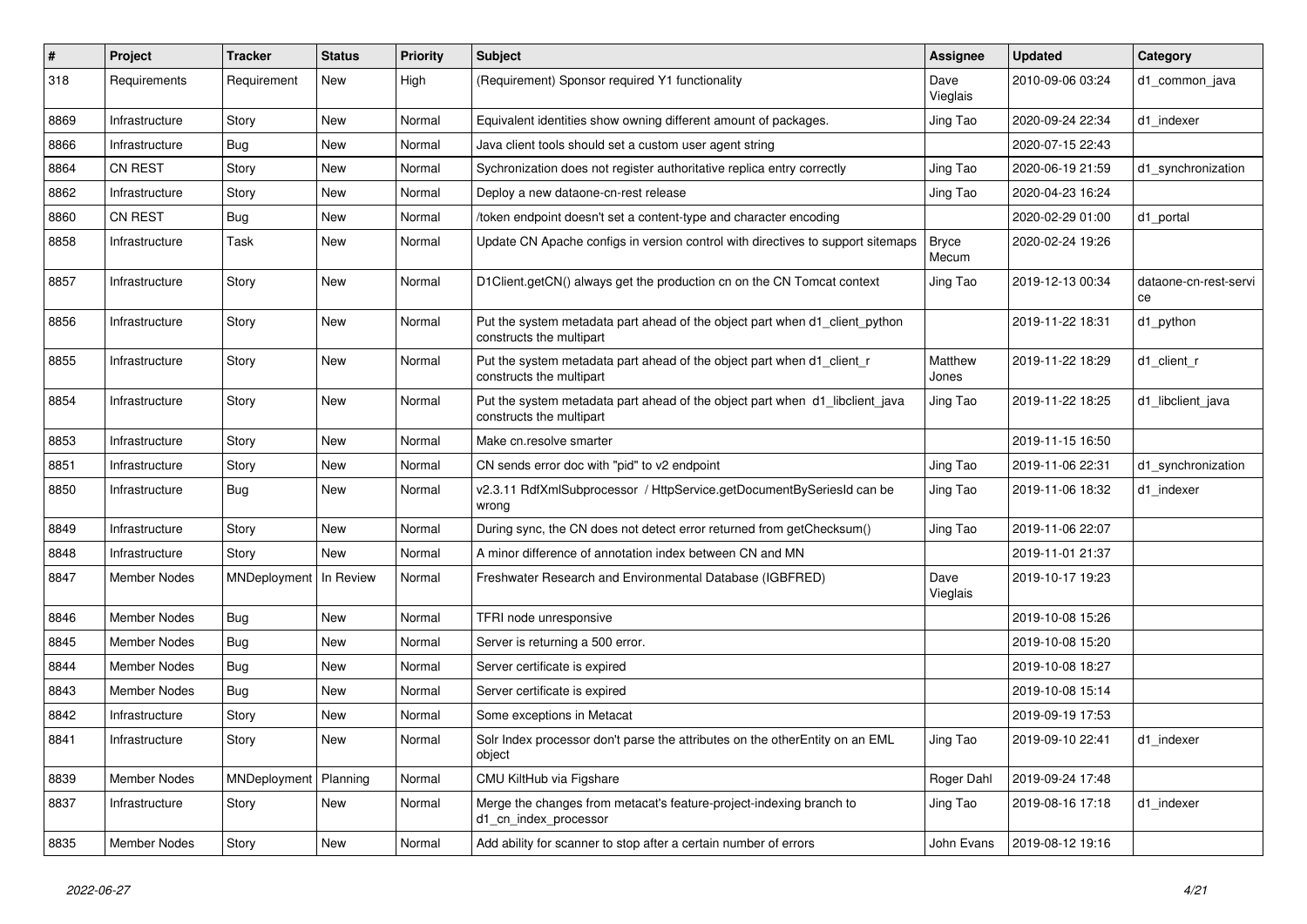| $\#$ | Project             | <b>Tracker</b> | <b>Status</b> | Priority | <b>Subject</b>                                                                                     | <b>Assignee</b>  | <b>Updated</b>   | Category              |
|------|---------------------|----------------|---------------|----------|----------------------------------------------------------------------------------------------------|------------------|------------------|-----------------------|
| 8833 | <b>Member Nodes</b> | Story          | New           | Normal   | Problems utilizing pyshacl within SlenderNodes                                                     | John Evans       | 2019-08-09 18:20 |                       |
| 8832 | <b>Member Nodes</b> | Story          | <b>New</b>    | Normal   | Conflict between pyshacl and owlr on ubuntu                                                        | John Evans       | 2019-08-05 19:32 |                       |
| 8831 | <b>Member Nodes</b> | Story          | New           | Normal   | Import error with schema org.data                                                                  | John Evans       | 2019-08-05 18:57 |                       |
| 8830 | <b>Member Nodes</b> | Task           | New           | Normal   | Requirements Analysis                                                                              | John Evans       | 2019-08-06 14:44 |                       |
| 8828 | <b>Member Nodes</b> | MNDeployment   | In Review     | Normal   | <b>SESAR</b>                                                                                       |                  | 2019-08-01 16:09 |                       |
| 8827 | Infrastructure      | Bug            | New           | Normal   | synchronization doesn't update dateSystemMetadataModified if that's the only<br>field that changed | Rob Nahf         | 2019-07-11 21:26 | d1 synchronization    |
| 8821 | Infrastructure      | <b>Bug</b>     | <b>New</b>    | Normal   | Object doi:10.18739/A2610VR7Z fails to index on CN                                                 | Jing Tao         | 2019-06-19 00:06 |                       |
| 8819 | <b>Member Nodes</b> | Story          | <b>New</b>    | Normal   | IEDA documents not in DataONE                                                                      |                  | 2019-06-13 19:20 |                       |
| 8817 | Infrastructure      | Task           | <b>New</b>    | Normal   | Configure sitemaps on the CN                                                                       | Jing Tao         | 2020-03-12 18:30 |                       |
| 8815 | Infrastructure      | Bug            | <b>New</b>    | Normal   | Investigate and fix failed sync/harvest of doi:10.18739/A2CH48                                     |                  | 2019-06-04 23:26 |                       |
| 8811 | Infrastructure      | Task           | <b>New</b>    | Normal   | Merge 2.3.9 changes to trunk                                                                       | Jing Tao         | 2019-05-21 13:06 |                       |
| 8810 | <b>CN REST</b>      | Task           | <b>New</b>    | Normal   | Verify configuration of portal certificates                                                        |                  | 2019-05-21 13:00 |                       |
| 8809 | <b>CN REST</b>      | Task           | <b>New</b>    | Normal   | Adjust portal properties for certificate configuration                                             |                  | 2019-05-21 12:57 |                       |
| 8808 | Infrastructure      | Task           | <b>New</b>    | Normal   | Remove old versions of Tomcat                                                                      |                  | 2019-05-21 12:49 |                       |
| 8807 | Infrastructure      | Task           | <b>New</b>    | Normal   | remove old versions of postgres                                                                    |                  | 2019-05-21 12:47 |                       |
| 8806 | Infrastructure      | Story          | <b>New</b>    | Normal   | Cleanup from OS upgrades                                                                           |                  | 2019-05-21 12:45 |                       |
| 8804 | Infrastructure      | Task           | New           | Normal   | Add Idap backup config to cn os-core                                                               | Dave<br>Vieglais | 2019-05-21 12:32 | dataone-cn-os-core    |
| 8796 | Infrastructure      | Story          | New           | Normal   | Various issues with service access after upgrade to 18.04                                          | Jing Tao         | 2019-05-21 12:38 |                       |
| 8793 | Infrastructure      | Task           | New           | Normal   | Replace ONEMercury installation                                                                    |                  | 2019-05-01 14:04 |                       |
| 8792 | Infrastructure      | Task           | <b>New</b>    | Normal   | Create landing page for redirection from ONEMercury                                                |                  | 2019-05-01 14:03 |                       |
| 8791 | Infrastructure      | Story          | New           | Normal   | Complete deprecation of ONEMercury interface                                                       | Rob Nahf         | 2019-05-01 14:00 | d1 mercury            |
| 8783 | Infrastructure      | Bug            | New           | Normal   | synchronization re-created 26k map entries in<br>SyncQueueFacade.nodeIdRoundRobin                  | Rob Nahf         | 2019-04-02 20:10 | d1 synchronization    |
| 8782 | Infrastructure      | Story          | <b>New</b>    | Normal   | Upgrade OS to Ubuntu 18.04 on CNs                                                                  | Jing Tao         | 2019-03-22 18:12 |                       |
| 8780 | Infrastructure      | Feature        | New           | Normal   | Develop support for DataCite 4.0 and 4.1 and 4.2                                                   | Dave<br>Vieglais | 2019-03-30 20:38 | d1_indexer            |
| 8779 | Infrastructure      | Story          | <b>New</b>    | Normal   | ForesiteResourceMap performance issue                                                              | Rob Nahf         | 2019-03-25 18:48 | d1 indexer            |
| 8778 | <b>CN REST</b>      | Task           | <b>New</b>    | Normal   | Ensure SystemMetadata replica auditing updates are saved and broadcast                             | Chris Jones      | 2019-03-12 16:54 | d1_replication_audito |
| 8777 | <b>CN REST</b>      | Task           | New           | Normal   | Configure CN to audit objects greater than 1GB                                                     | Chris Jones      | 2019-03-13 20:50 | d1 replication audito |
| 8776 | <b>CN REST</b>      | Task           | <b>New</b>    | Normal   | Set valid replica status to completed                                                              | Chris Jones      | 2019-03-12 15:57 | d1 replication audito |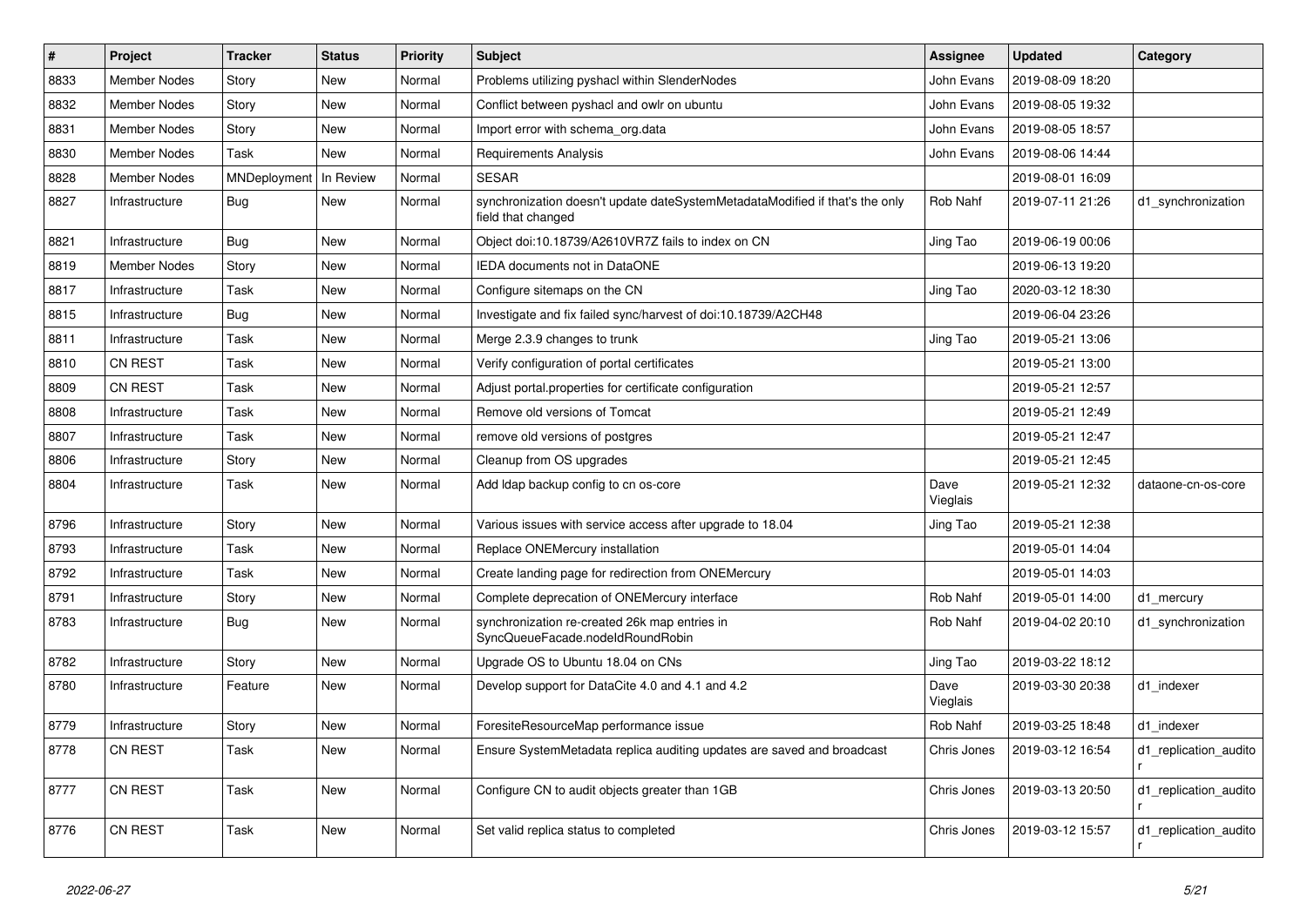| $\#$ | Project             | <b>Tracker</b> | <b>Status</b> | Priority | <b>Subject</b>                                                                                                             | Assignee              | <b>Updated</b>   | Category                  |
|------|---------------------|----------------|---------------|----------|----------------------------------------------------------------------------------------------------------------------------|-----------------------|------------------|---------------------------|
| 8775 | Infrastructure      | Task           | In Progress   | Normal   | Make taxonomic rank fields in Solr index non-case-sensitive                                                                | <b>Bryce</b><br>Mecum | 2019-03-11 23:35 |                           |
| 8774 | Infrastructure      | Decision       | New           | Normal   | Add new CN format for MPEG-2 or update video/mpeg format to cover MPEG-2                                                   |                       | 2019-03-08 16:03 |                           |
| 8772 | <b>Member Nodes</b> | MNDeployment   | Operational   | Normal   | metaGRIL                                                                                                                   | Jing Tao              | 2019-10-08 17:16 |                           |
| 8771 | <b>CN REST</b>      | Story          | New           | Normal   | Issue with LDAP when updating `nodeReplicationPolicy`                                                                      | Dave<br>Vieglais      | 2019-03-05 19:43 | d1_cn_rest                |
| 8770 | <b>CN REST</b>      | Story          | New           | Normal   | Issue with CN handling of encoded identifiers in object/ meta/ node/, others?                                              | Jing Tao              | 2019-03-05 19:37 | d1_cn_rest                |
| 8766 | Infrastructure      | Feature        | In Progress   | Normal   | support server-side link checking for the 303 redirect url in the resolve call                                             | Rob Nahf              | 2019-05-31 15:16 | d1 cn service             |
| 8762 | Infrastructure      | Story          | New           | Normal   | Add new formats to CN                                                                                                      |                       | 2019-02-07 20:03 |                           |
| 8758 | Infrastructure      | Story          | New           | Normal   | Index replicationStatus field                                                                                              | Jing Tao              | 2019-01-14 18:00 | d1_indexer                |
| 8757 | CN REST             | Story          | New           | Normal   | Fix getChecksum() in MNAuditTask to use dynamic checksum algorithms                                                        | Chris Jones           | 2019-01-14 19:48 | d1_replication_audito     |
| 8756 | <b>CN REST</b>      | Story          | New           | Normal   | Ensure replica auditor is effective                                                                                        | Chris Jones           | 2019-01-15 21:00 | d1_replication_audito     |
| 8755 | Infrastructure      | Task           | New           | Normal   | Expand EML indexing support for EML 2.2                                                                                    | <b>Bryce</b><br>Mecum | 2019-08-15 01:50 |                           |
| 8754 | Infrastructure      | Task           | New           | Normal   | Add EML 2.2 to CN formats list                                                                                             | <b>Bryce</b><br>Mecum | 2018-12-19 00:54 |                           |
| 8753 | Infrastructure      | Task           | New           | Normal   | Add support for EML 2.2 (indexing, view)                                                                                   | <b>Bryce</b><br>Mecum | 2018-12-19 00:54 |                           |
| 8750 | <b>Member Nodes</b> | Task           | In Progress   | Normal   | reconnect eLTER MN to DataONE                                                                                              | Roger Dahl            | 2018-11-28 16:59 |                           |
| 8749 | CN REST             | Story          | New           | Normal   | Fix log aggregation events from the CN without associated CN IPs                                                           | Dave<br>Vieglais      | 2019-05-01 22:25 |                           |
| 8747 | Infrastructure      | Task           | New           | Normal   | Adjust package configuration to persist changes between updates                                                            | Dave<br>Vieglais      | 2018-11-16 17:32 |                           |
| 8746 | Infrastructure      | Task           | New           | Normal   | Require email address from user when logging in via ORCID                                                                  |                       | 2018-11-16 05:57 |                           |
| 8742 | <b>Member Nodes</b> | Task           | New           | Normal   | GMN upgrade from 2.4.1 to 3.2.0                                                                                            | Roger Dahl            | 2018-11-13 19:14 |                           |
| 8740 | <b>CN REST</b>      | Bug            | New           | Normal   | CN resolve service returning 404 for some pids                                                                             |                       | 2019-01-22 18:41 | cn metacat                |
| 8739 | Infrastructure      | Task           | In Progress   | Normal   | Attempting to set ulimit results in error on UCSB systems                                                                  | Jing Tao              | 2018-11-08 15:10 | d1_process_daemon         |
| 8738 | Infrastructure      | Story          | In Progress   | Normal   | HZEventFilter performance decline with increased task queue                                                                | Rob Nahf              | 2018-10-30 04:10 | d1 indexer                |
| 8737 | Infrastructure      | Story          | New           | Normal   | Submitters and rights-holders with group permissions can't be granted<br>authorization when the sync process validates sid | Jing Tao              | 2018-11-28 17:12 | d1_synchronization        |
| 8736 | Infrastructure      | Story          | New           | Normal   | Decouple the index generator to the hazelcast system metadata map                                                          |                       | 2019-01-22 19:27 | d1 indexer                |
| 8735 | Infrastructure      | Bug            | In Progress   | Normal   | NPE in IndexTask causes indexing job to fail                                                                               | Rob Nahf              | 2018-10-18 18:33 | d1_indexer                |
| 8734 | Infrastructure      | Story          | New           | Normal   | Hazelcast shutdown tied to out of memory exception!                                                                        | Rob Nahf              | 2018-10-18 16:55 | Metacat                   |
| 8733 | CN REST             | <b>Bug</b>     | New           | Normal   | Exception handling in ForesiteResourceMap needs improvement                                                                | Jing Tao              | 2018-10-12 20:09 | d1_cn_index_proces<br>sor |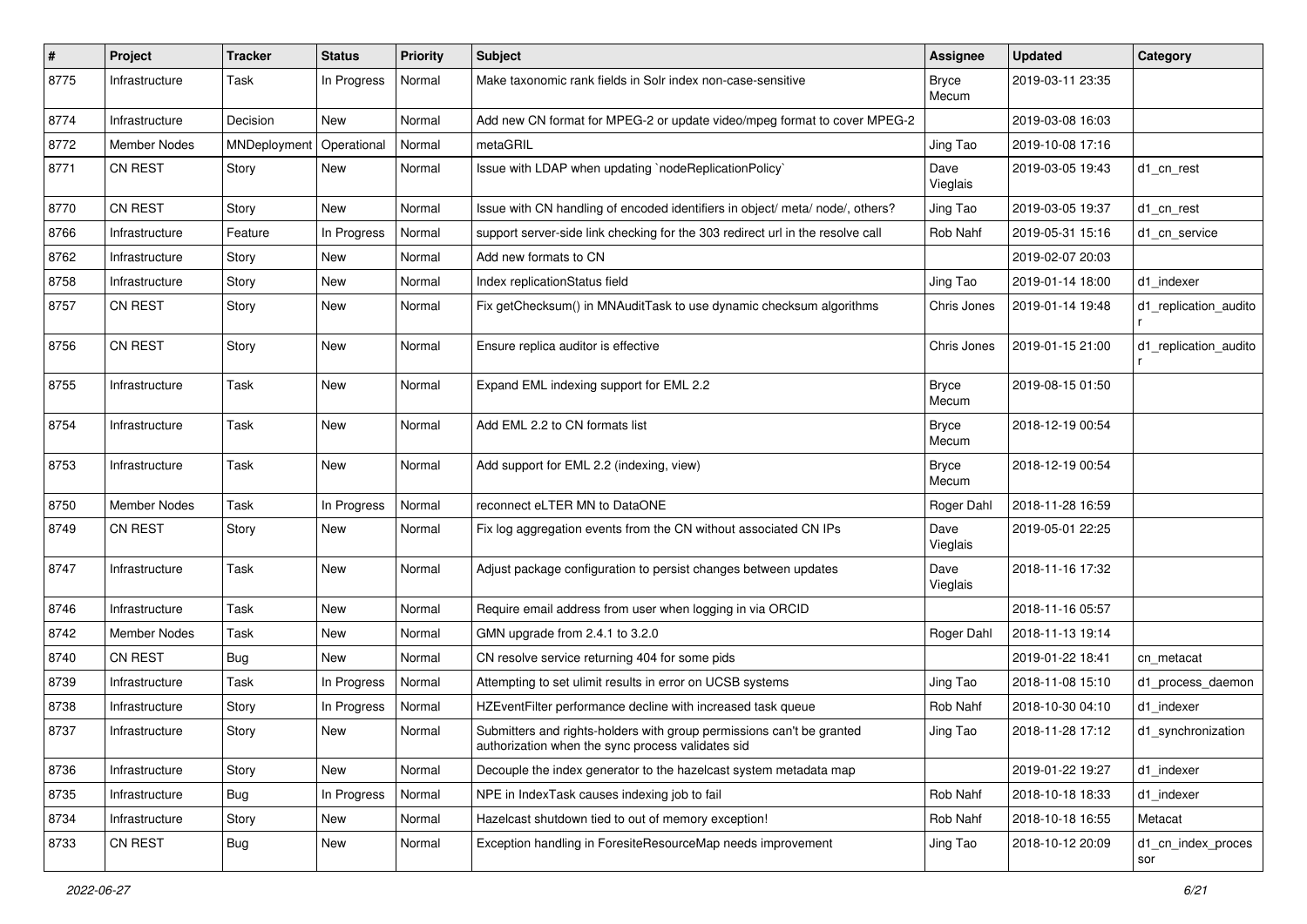| $\vert$ # | <b>Project</b>      | <b>Tracker</b>             | <b>Status</b> | <b>Priority</b> | <b>Subject</b>                                                                                 | Assignee         | <b>Updated</b>   | Category           |
|-----------|---------------------|----------------------------|---------------|-----------------|------------------------------------------------------------------------------------------------|------------------|------------------|--------------------|
| 8731      | Infrastructure      | Bug                        | <b>New</b>    | Normal          | Indexing solr client method is building query with too many ORs, causing errors                | Rob Nahf         | 2018-10-04 22:25 | d1_indexer         |
| 8730      | <b>Member Nodes</b> | Task                       | <b>New</b>    | Normal          | Plan the Implementation (NCAR)                                                                 |                  | 2018-10-11 17:21 |                    |
| 8729      | <b>Member Nodes</b> | Task                       | <b>New</b>    | Normal          | <b>Requirements Analysis</b>                                                                   |                  | 2018-10-11 17:24 |                    |
| 8728      | Member Nodes        | Task                       | In Progress   | Normal          | Initial Communications (NCAR)                                                                  | Amy<br>Forrester | 2018-10-04 17:24 |                    |
| 8727      | Member Nodes        | Story                      | In Progress   | Normal          | <b>NCAR Discovery &amp; Assessment</b>                                                         |                  | 2019-01-22 18:34 |                    |
| 8725      | Member Nodes        | MNDeployment               | In Review     | Normal          | NCAR (National Center for Atmospheric Research)                                                |                  | 2018-10-08 13:33 |                    |
| 8724      | Infrastructure      | <b>Bug</b>                 | <b>New</b>    | Normal          | index out of bounds error in PortalCertificateManager                                          | Rob Nahf         | 2018-10-02 19:11 | d1 portal          |
| 8721      | <b>Member Nodes</b> | MNDeployment   Operational |               | Normal          | IEDA US Antarctic Program Data Center (Interdisciplinary Earth Data Alliance)                  | Dave<br>Vieglais | 2019-05-14 13:46 |                    |
| 8704      | <b>Member Nodes</b> | MNDeployment   Operational |               | Normal          | IEDA Marine-Geo Digital Library (Interdisciplinary Earth Data Alliance)                        | Dave<br>Vieglais | 2019-05-14 13:47 |                    |
| 8703      | Infrastructure      | Task                       | <b>New</b>    | Normal          | test the cleaned up indexer in DEV                                                             | Rob Nahf         | 2018-09-24 18:05 | d1 indexer         |
| 8702      | Infrastructure      | Story                      | <b>New</b>    | Normal          | Indexing Refactor Strategy                                                                     | Rob Nahf         | 2018-09-24 18:05 | d1 indexer         |
| 8698      | <b>CN REST</b>      | Bug                        | <b>New</b>    | Normal          | CN Performance degradation                                                                     |                  | 2018-09-13 21:05 | d1 cn rest         |
| 8697      | Member Nodes        | Task                       | <b>New</b>    | Normal          | ESSDIVE: anonymous download issue                                                              | Chris Jones      | 2018-09-13 19:40 |                    |
| 8686      | Infrastructure      | <b>Bug</b>                 | <b>New</b>    | Normal          | d1-index-task-processor failed with NPE                                                        | Rob Nahf         | 2018-08-24 01:35 | d1 indexer         |
| 8685      | <b>Member Nodes</b> | Task                       | <b>New</b>    | Normal          | ONEShare - GMN upgrade 2.4.2 to 3.0.4                                                          | Roger Dahl       | 2018-08-23 17:18 |                    |
| 8683      | <b>Member Nodes</b> | Story                      | <b>New</b>    | Normal          | USGS SDC: redeploy as a v2 Slender Node with GMN                                               | John Evans       | 2019-05-15 14:03 |                    |
| 8681      | Member Nodes        | Task                       | <b>New</b>    | Normal          | NCEI - install new GMN                                                                         | Roger Dahl       | 2019-03-05 18:20 |                    |
| 8676      | <b>Member Nodes</b> | Task                       | <b>New</b>    | Normal          | NRDC - GMN upgrade 2.4.2 to 3.0.4                                                              | Roger Dahl       | 2019-03-05 20:43 |                    |
| 8673      | <b>Member Nodes</b> | Task                       | <b>New</b>    | Normal          | Pangaea- GMN upgrade from 2.4.0 to 3.0.4                                                       | Roger Dahl       | 2018-09-04 18:48 |                    |
| 8672      | Member Nodes        | Task                       | <b>New</b>    | Normal          | CDL - upgrade GMN 2.4.0 to 3.0.4                                                               | Roger Dahl       | 2018-08-23 17:13 |                    |
| 8670      | <b>Member Nodes</b> | Task                       | <b>New</b>    | Normal          | FEMC - upgrade GMN 2.3.7 to 3.0.4                                                              | Roger Dahl       | 2019-08-02 18:22 |                    |
| 8668      | <b>Member Nodes</b> | Task                       | <b>New</b>    | Normal          | MPC- upgrade GMN version 1.2.10 to 3.0.4                                                       | Roger Dahl       | 2019-03-05 20:35 |                    |
| 8657      | Log Reporting       | <b>Bug</b>                 | New           | Normal          | Log aggregation service not recording logs for the MNs - urn:node:TDAR and<br>urn:node:OTS_NDC |                  | 2018-07-16 21:36 | d1_log_aggregation |
| 8646      | <b>Member Nodes</b> | Task                       | <b>New</b>    | Normal          | (cyverse) Formal Announcement                                                                  |                  | 2018-07-19 18:31 |                    |
| 8645      | Member Nodes        | Task                       | <b>New</b>    | Normal          | (Cyverse) Mutual acceptance                                                                    | Amy<br>Forrester | 2018-07-05 14:26 |                    |
| 8644      | <b>Member Nodes</b> | Task                       | <b>New</b>    | Normal          | (Cyverse) Register in Production                                                               |                  | 2018-07-05 14:25 |                    |
| 8643      | Member Nodes        | Task                       | <b>New</b>    | Normal          | (Cyverse) Implement in Production Environment                                                  |                  | 2018-07-05 14:25 |                    |
| 8642      | Infrastructure      | Bug                        | <b>New</b>    | Normal          | Replication tasks apparently not deleted from backing store in a timely fashion                | Dave<br>Vieglais | 2018-07-05 12:11 | d1 replication     |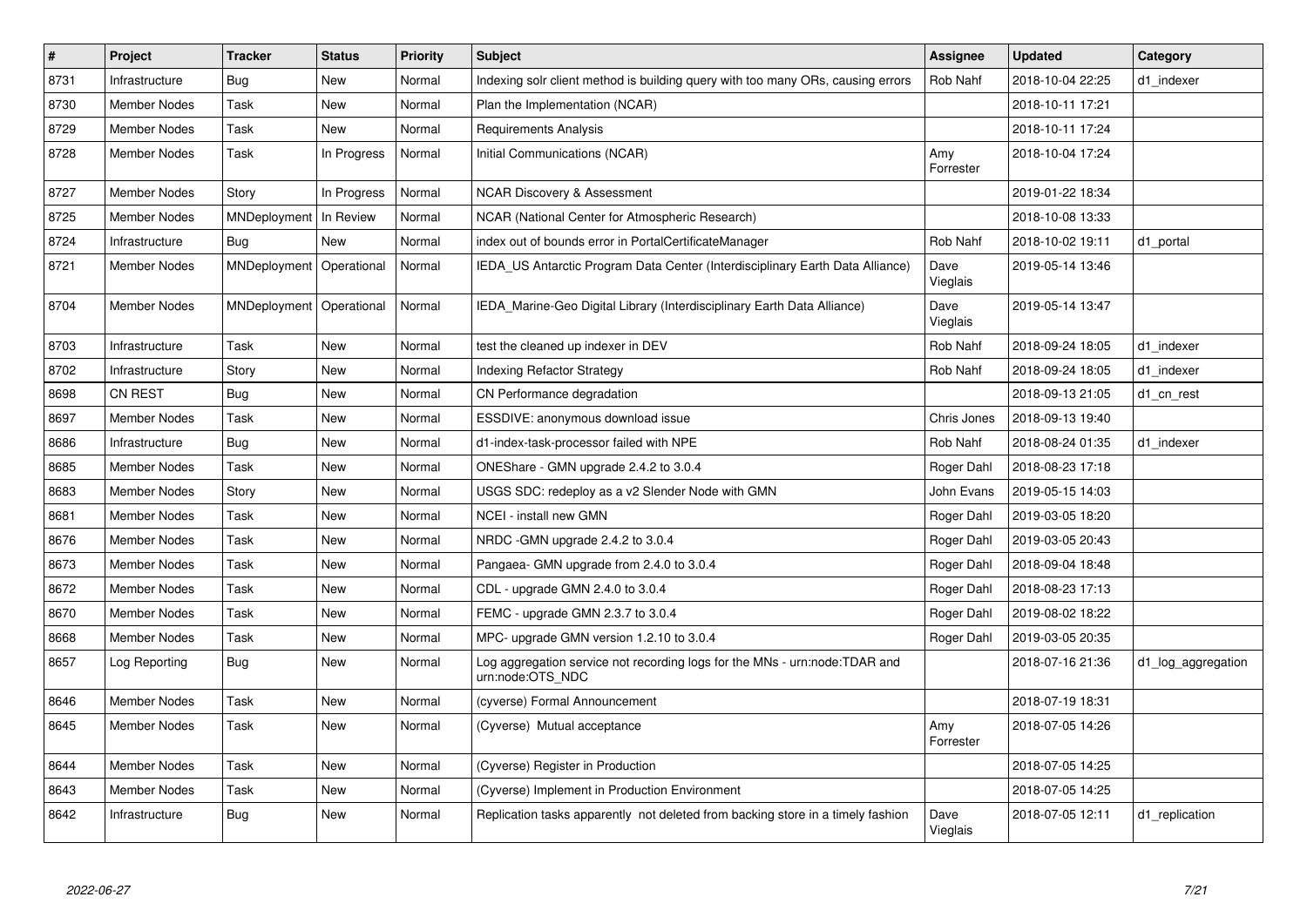| #    | Project             | <b>Tracker</b> | <b>Status</b> | <b>Priority</b> | Subject                                                                                                                         | <b>Assignee</b>       | <b>Updated</b>   | Category              |
|------|---------------------|----------------|---------------|-----------------|---------------------------------------------------------------------------------------------------------------------------------|-----------------------|------------------|-----------------------|
| 8641 | Infrastructure      | <b>Bug</b>     | New           | Normal          | Any change to SystemMetadata causes a new replication task to be generated<br>without consideration of the object replicability | Chris Jones           | 2018-07-04 12:28 | d1_replication        |
| 8640 | Infrastructure      | Bug            | New           | Normal          | Replication includes "down" nodes as replication targets                                                                        | Chris Jones           | 2018-07-04 11:29 | d1 replication        |
| 8639 | Infrastructure      | Story          | New           | Normal          | Replication performance is too slow to service demand                                                                           | Chris Jones           | 2018-07-04 11:18 | d1_replication        |
| 8636 | <b>Member Nodes</b> | Task           | <b>New</b>    | Normal          | DAAC: Test Registration                                                                                                         |                       | 2018-07-02 14:58 |                       |
| 8635 | <b>Member Nodes</b> | Task           | New           | Normal          | DAAC: Develop or Implement MN Software                                                                                          |                       | 2018-07-02 15:00 |                       |
| 8634 | <b>Member Nodes</b> | Story          | New           | Normal          | DAAC: Testing & Development                                                                                                     | Dave<br>Vieglais      | 2018-07-02 14:55 |                       |
| 8633 | <b>Member Nodes</b> | Task           | In Progress   | Normal          | DAAC: Re-Training & Re-Deployment Planning                                                                                      | Amy<br>Forrester      | 2018-07-02 14:53 |                       |
| 8630 | <b>CN REST</b>      | Bug            | New           | Normal          | equivalentIdentity values use uppercase letters when the same person subject<br>values are lowercase                            |                       | 2018-06-26 14:15 | d1_identity_manager   |
| 8616 | Infrastructure      | Decision       | <b>New</b>    | Normal          | Consider expanding isotc211's indexing component's keyword XPath to cover<br>topicCategories                                    |                       | 2018-06-15 00:13 |                       |
| 8614 | <b>Member Nodes</b> | Task           | New           | Normal          | BCO-DMO: testing the member node                                                                                                | Matthew<br>Jones      | 2018-06-13 15:48 |                       |
| 8604 | Infrastructure      | Task           | New           | Normal          | Update the static IP lists for robots etc                                                                                       | Dave<br>Vieglais      | 2018-06-07 20:56 | d1_log_aggregation    |
| 8603 | Infrastructure      | Bug            | New           | Normal          | log aggregation incorrectly assigning location information                                                                      | Dave<br>Vieglais      | 2018-06-07 20:52 | d1_log_aggregation    |
| 8602 | Infrastructure      | Story          | New           | Normal          | Log aggregation and augmentation process mid 2018 updates                                                                       | Dave<br>Vieglais      | 2018-06-07 20:49 | d1_log_aggregation    |
| 8601 | Infrastructure      | Decision       | <b>New</b>    | Normal          | Decide on a URI space for DataONE resources                                                                                     |                       | 2018-07-18 21:42 |                       |
| 8594 | <b>Member Nodes</b> | Task           | New           | Normal          | GOA: replicate to Research Workspace                                                                                            | Matthew<br>Jones      | 2018-05-15 17:40 |                       |
| 8590 | <b>Member Nodes</b> | Task           | <b>New</b>    | Normal          | <b>ARM: Requirements Analysis</b>                                                                                               |                       | 2018-05-10 20:50 |                       |
| 8589 | <b>Member Nodes</b> | Story          | <b>New</b>    | Normal          | ARM: Re-Discovery & Planning                                                                                                    |                       | 2018-05-10 21:44 |                       |
| 8587 | <b>Member Nodes</b> | Task           | New           | Normal          | Add DataONE Logo to SanParks website                                                                                            | Jing Tao              | 2018-05-09 21:19 |                       |
| 8583 | DataONE API         | Feature        | New           | Normal          | Provide some mechanism for diagnosing correctness of MN certificates                                                            | Dave<br>Vieglais      | 2018-05-02 03:18 |                       |
| 8582 | <b>CN REST</b>      | Story          | New           | Normal          | Replica Auditing service is throwing errors                                                                                     | Jing Tao              | 2019-01-14 16:40 | d1_replication_audito |
| 8576 | Search UI           | Task           | New           | Normal          | Remove Code Changes Specific to Appearance of Data Citation for PANGAEA<br>formatID                                             | Monica Ihli           | 2018-04-30 13:29 |                       |
| 8574 | Search UI           | Story          | New           | Normal          | PANGAEA Temporary Fix: SID only in Data Citation                                                                                | <b>Bryce</b><br>Mecum | 2018-05-01 01:45 |                       |
| 8573 | Infrastructure      | <b>Bug</b>     | In Progress   | Normal          | changing accessPolicies and rightHolders down the line of series can cause<br>improper sync failures                            | Rob Nahf              | 2018-05-03 21:52 | d1_synchronization    |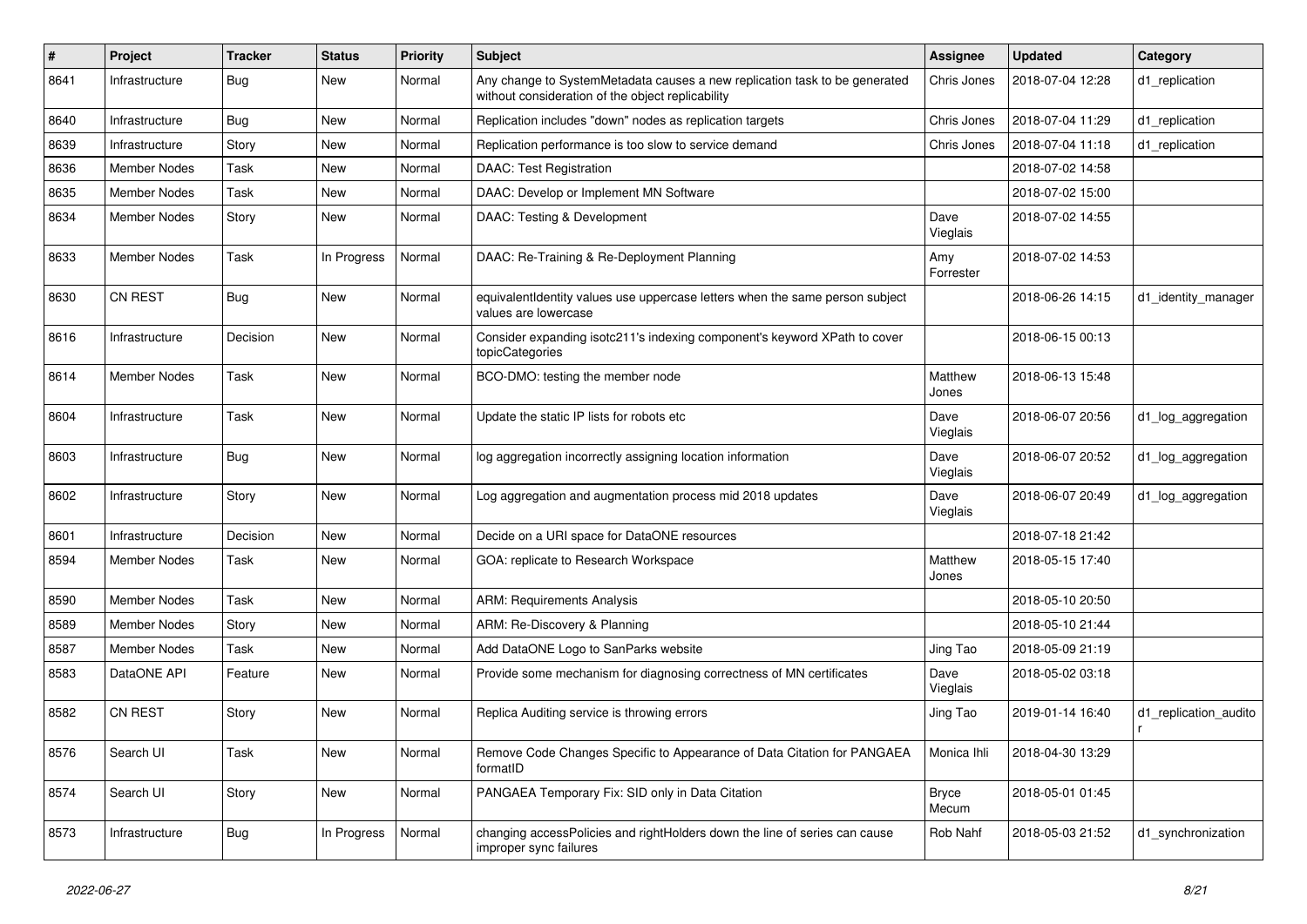| $\vert$ # | Project             | <b>Tracker</b>             | <b>Status</b> | <b>Priority</b> | <b>Subject</b>                                                                            | <b>Assignee</b>  | <b>Updated</b>   | Category   |
|-----------|---------------------|----------------------------|---------------|-----------------|-------------------------------------------------------------------------------------------|------------------|------------------|------------|
| 8571      | Infrastructure      | <b>Bug</b>                 | In Progress   | Normal          | IndexTool can't index a data object                                                       | Jing Tao         | 2018-04-23 20:13 | d1 indexer |
| 8570      | Infrastructure      | <b>Bug</b>                 | <b>New</b>    | Normal          | index task not generated for a newly synchronized object                                  | Jing Tao         | 2018-04-20 20:51 | d1_indexer |
| 8568      | <b>Member Nodes</b> | Story                      | New           | Normal          | (CyVerse) Move to production                                                              |                  | 2018-04-23 21:18 |            |
| 8566      | Member Nodes        | Task                       | In Progress   | Normal          | <b>Test Registration</b>                                                                  | Rob Nahf         | 2019-04-16 17:17 |            |
| 8564      | <b>Member Nodes</b> | Story                      | New           | Normal          | (CyVerse) Testing & Development                                                           | Rob Nahf         | 2018-07-02 19:56 |            |
| 8563      | <b>Member Nodes</b> | MNDeployment   New         |               | Normal          | Scripps Institute of Oceanography Explorer                                                |                  | 2018-04-18 16:40 |            |
| 8562      | <b>Member Nodes</b> | MNDeployment   New         |               | Normal          | PSD Climate and Weather Data                                                              |                  | 2018-04-18 16:39 |            |
| 8561      | <b>Member Nodes</b> | MNDeployment   New         |               | Normal          | PRISM Climate Data                                                                        |                  | 2018-04-18 16:37 |            |
| 8560      | Member Nodes        | MNDeployment   New         |               | Normal          | PPS - Precipitation Processing System                                                     |                  | 2018-04-18 16:36 |            |
| 8559      | Member Nodes        | MNDeployment New           |               | Normal          | PMM - Precipitation Measurement Missions                                                  |                  | 2018-04-18 16:35 |            |
| 8558      | <b>Member Nodes</b> | MNDeployment   New         |               | Normal          | PDC - Polar Data Catalogue                                                                |                  | 2018-04-18 16:33 |            |
| 8557      | Member Nodes        | MNDeployment   New         |               | Normal          | Physical Oceanography Distributed Active Archive Center                                   |                  | 2018-04-18 16:32 |            |
| 8556      | <b>Member Nodes</b> | MNDeployment   New         |               | Normal          | OAFlux (WHOI)                                                                             |                  | 2018-04-18 16:30 |            |
| 8555      | Member Nodes        | MNDeployment   New         |               | Normal          | <b>NGEE Arctic</b>                                                                        |                  | 2018-04-18 16:27 |            |
| 8554      | <b>Member Nodes</b> | MNDeployment   New         |               | Normal          | SEDAC - NASA Socioeconomic Data and Applications Center                                   |                  | 2018-04-17 20:05 |            |
| 8553      | Member Nodes        | MNDeployment   New         |               | Normal          | MVCO - Martha's Vineyard Coastal Observatory                                              |                  | 2018-04-17 20:03 |            |
| 8552      | Member Nodes        | MNDeployment   New         |               | Normal          | GLCF - Global Land Cover Facility                                                         |                  | 2018-04-17 20:01 |            |
| 8551      | <b>Member Nodes</b> | MNDeployment   New         |               | Normal          | Forest Service Research Data Archive                                                      |                  | 2018-04-17 20:00 |            |
| 8550      | Member Nodes        | MNDeployment   New         |               | Normal          | ESGF - Earth System Grid Federation                                                       |                  | 2018-04-17 19:58 |            |
| 8549      | <b>Member Nodes</b> | MNDeployment   New         |               | Normal          | Earth Resources Observation and Science Center                                            |                  | 2018-04-17 19:55 |            |
| 8548      | <b>Member Nodes</b> | MNDeployment   New         |               | Normal          | Earthdata powered by EOSDIS                                                               |                  | 2018-04-17 19:51 |            |
| 8544      | <b>Member Nodes</b> | MNDeployment   Operational |               | Normal          | Chinese Ecosystem Research Network                                                        | Amy<br>Forrester | 2018-12-04 14:56 |            |
| 8541      | Infrastructure      | Bug                        | New           | Normal          | index shutdown threw exception                                                            | Rob Nahf         | 2018-04-12 16:44 | d1 indexer |
| 8540      | Infrastructure      | Story                      | New           | Normal          | interesting 15 minute Hazelcast timeout in IndexProcessor                                 | Rob Nahf         | 2018-04-12 04:32 | d1 indexer |
| 8539      | Member Nodes        | MNDeployment New           |               | Normal          | NASA Distributed Active Archive Center at National Snow & Ice Data Center<br>(NASA DAAC)  |                  | 2018-04-10 19:19 |            |
| 8537      | Infrastructure      | Story                      | <b>New</b>    | Normal          | indexer doesn't populate SID-defined relationships unless new resourceMap is<br>submitted | Rob Nahf         | 2018-04-09 22:51 | d1_indexer |
| 8536      | Infrastructure      | Bug                        | In Progress   | Normal          | resource Map update when metadata SID is used is not indexed                              | Rob Nahf         | 2018-04-12 20:55 | d1_indexer |
| 8535      | <b>Member Nodes</b> | Story                      | In Progress   | Normal          | Neotoma: Story: Discovery & Planning                                                      | Amy<br>Forrester | 2018-04-09 21:14 |            |
| 8534      | Member Nodes        | Task                       | New           | Normal          | GCOOS: Technical Requirements & Design Planning                                           |                  | 2018-04-09 20:18 |            |
| 8531      | Member Nodes        | Task                       | New           | Normal          | Training & education                                                                      |                  | 2018-04-06 15:11 |            |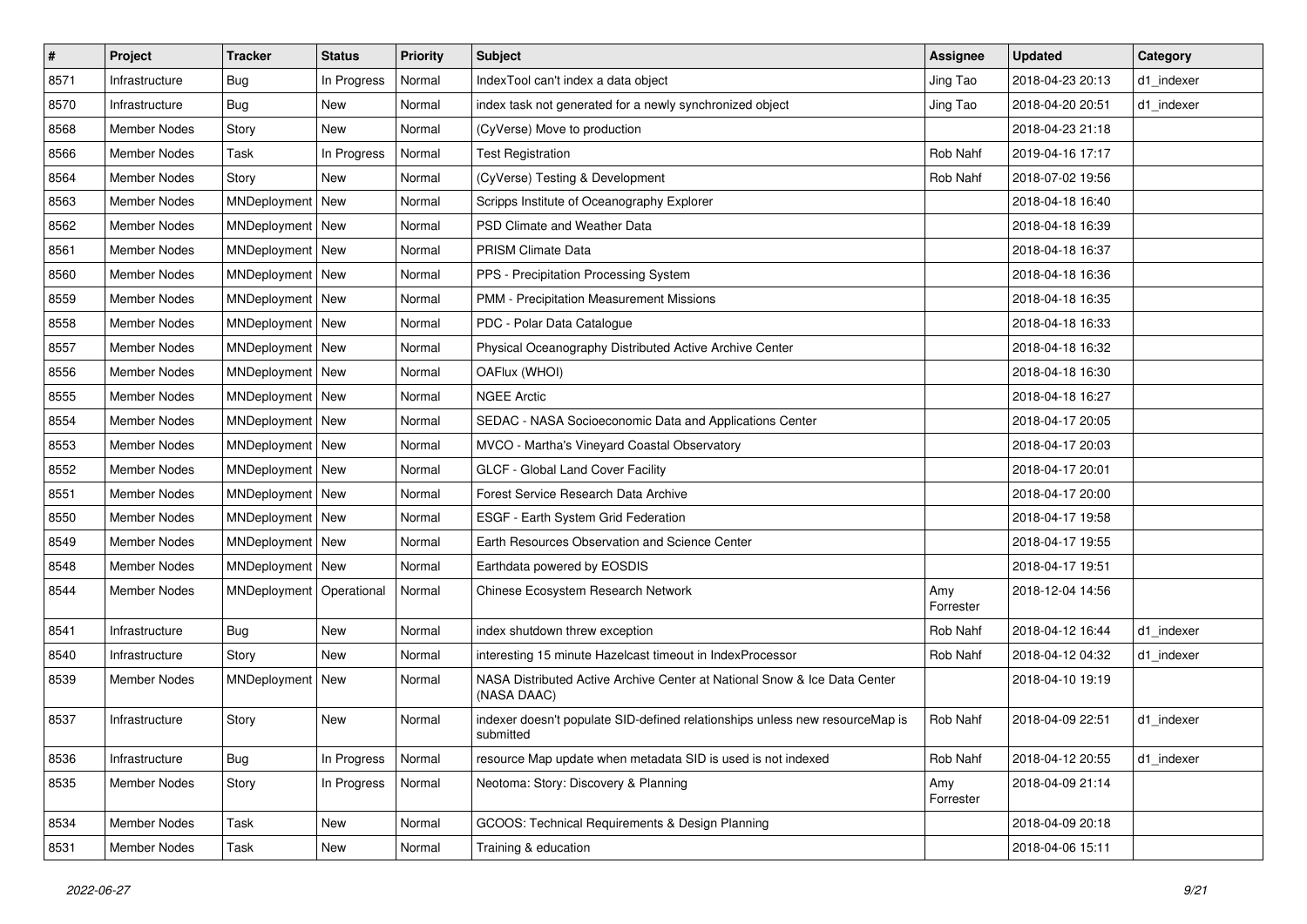| $\vert$ # | Project                         | <b>Tracker</b> | <b>Status</b> | <b>Priority</b> | <b>Subject</b>                                                                                               | Assignee         | <b>Updated</b>   | Category           |
|-----------|---------------------------------|----------------|---------------|-----------------|--------------------------------------------------------------------------------------------------------------|------------------|------------------|--------------------|
| 8529      | DataONE API                     | Task           | <b>New</b>    | Normal          | Add field to Solr index that includes the obsolescence chain                                                 |                  | 2018-04-10 05:21 |                    |
| 8528      | DataONE API                     | Task           | <b>New</b>    | Normal          | Add MNRead.getVersions, CNRead.getVersions                                                                   |                  | 2018-04-03 19:26 |                    |
| 8523      | <b>Member Nodes</b>             | Task           | In Progress   | Normal          | CAFF: Technical Requirements & Design Planning                                                               | Amy<br>Forrester | 2018-06-14 14:21 |                    |
| 8522      | <b>Member Nodes</b>             | Task           | In Progress   | Normal          | <b>CAFF: MN Communications</b>                                                                               | Amy<br>Forrester | 2018-04-11 14:48 |                    |
| 8521      | <b>Member Nodes</b>             | Story          | New           | Normal          | CAFF: Testing & Development                                                                                  |                  | 2018-04-06 15:17 |                    |
| 8519      | <b>Testing MN</b><br>Management | Task           | New           | Normal          | meow: Formal Announcement                                                                                    |                  | 2018-03-22 20:45 |                    |
| 8518      | <b>Testing MN</b><br>Management | Task           | New           | Normal          | meow: Mutual Acceptance                                                                                      |                  | 2018-03-22 20:45 |                    |
| 8517      | <b>Testing MN</b><br>Management | Task           | New           | Normal          | meow: Register in Production                                                                                 |                  | 2018-03-22 20:45 |                    |
| 8516      | <b>Testing MN</b><br>Management | Task           | <b>New</b>    | Normal          | meow: Implement in Production                                                                                |                  | 2018-03-22 20:45 |                    |
| 8515      | <b>Testing MN</b><br>Management | Story          | <b>New</b>    | Normal          | meow: Move to Production                                                                                     |                  | 2018-03-22 20:45 |                    |
| 8514      | Infrastructure                  | Task           | <b>New</b>    | Normal          | deploy new Metacat / synchronization slows down because of increased<br>cn.create times                      | Rob Nahf         | 2018-03-22 17:07 | d1_synchronization |
| 8507      | Infrastructure                  | Task           | <b>New</b>    | Normal          | Support generation of citation metadata records from dublin core                                             |                  | 2018-03-19 22:37 |                    |
| 8506      | Infrastructure                  | Task           | <b>New</b>    | Normal          | Identify ISO metadata terms appropriate for population of data citation elements<br>of the solr search index |                  | 2018-10-04 18:17 |                    |
| 8505      | Infrastructure                  | Task           | <b>New</b>    | Normal          | Review solr terms for coverage of data citation elements                                                     | Monica Ihli      | 2018-03-19 21:57 |                    |
| 8504      | Infrastructure                  | Story          | <b>New</b>    | Normal          | Support creation of data citation record from solr record                                                    | Monica Ihli      | 2018-07-17 23:06 | d1 indexer         |
| 8499      | Infrastructure                  | Task           | <b>New</b>    | Normal          | Improve rendering of http://www.isotc211.org/2005/gmd-pangaea in search UI                                   |                  | 2018-05-01 01:07 |                    |
| 8498      | <b>Member Nodes</b>             | Task           | In Progress   | Normal          | SANParks metacat not responding to harvest requests                                                          | Matthew<br>Jones | 2019-04-15 18:09 |                    |
| 8470      | Infrastructure                  | Story          | <b>New</b>    | Normal          | Make the spring context of the d1_index_processor daemon more configurable                                   | Jing Tao         | 2018-03-22 16:53 | d1_indexer         |
| 8469      | CN REST                         | Task           | In Progress   | Normal          | evaluate if ORCID API will continue to work after 1.2 is deprecated                                          | Jing Tao         | 2018-03-22 16:54 | d1 portal servlet  |
| 8467      | <b>Testing MN</b><br>Management | Task           | <b>New</b>    | Normal          | test: Display as Upcoming                                                                                    |                  | 2018-03-01 21:04 |                    |
| 8466      | <b>Testing MN</b><br>Management | Task           | <b>New</b>    | Normal          | test: Test Registration                                                                                      |                  | 2018-03-01 21:04 |                    |
| 8465      | <b>Testing MN</b><br>Management | Task           | <b>New</b>    | Normal          | test: Develop or Implement MN Software                                                                       |                  | 2018-03-01 21:04 |                    |
| 8464      | <b>Testing MN</b><br>Management | Task           | <b>New</b>    | Normal          | test: Metadata Validation                                                                                    |                  | 2018-03-01 21:04 |                    |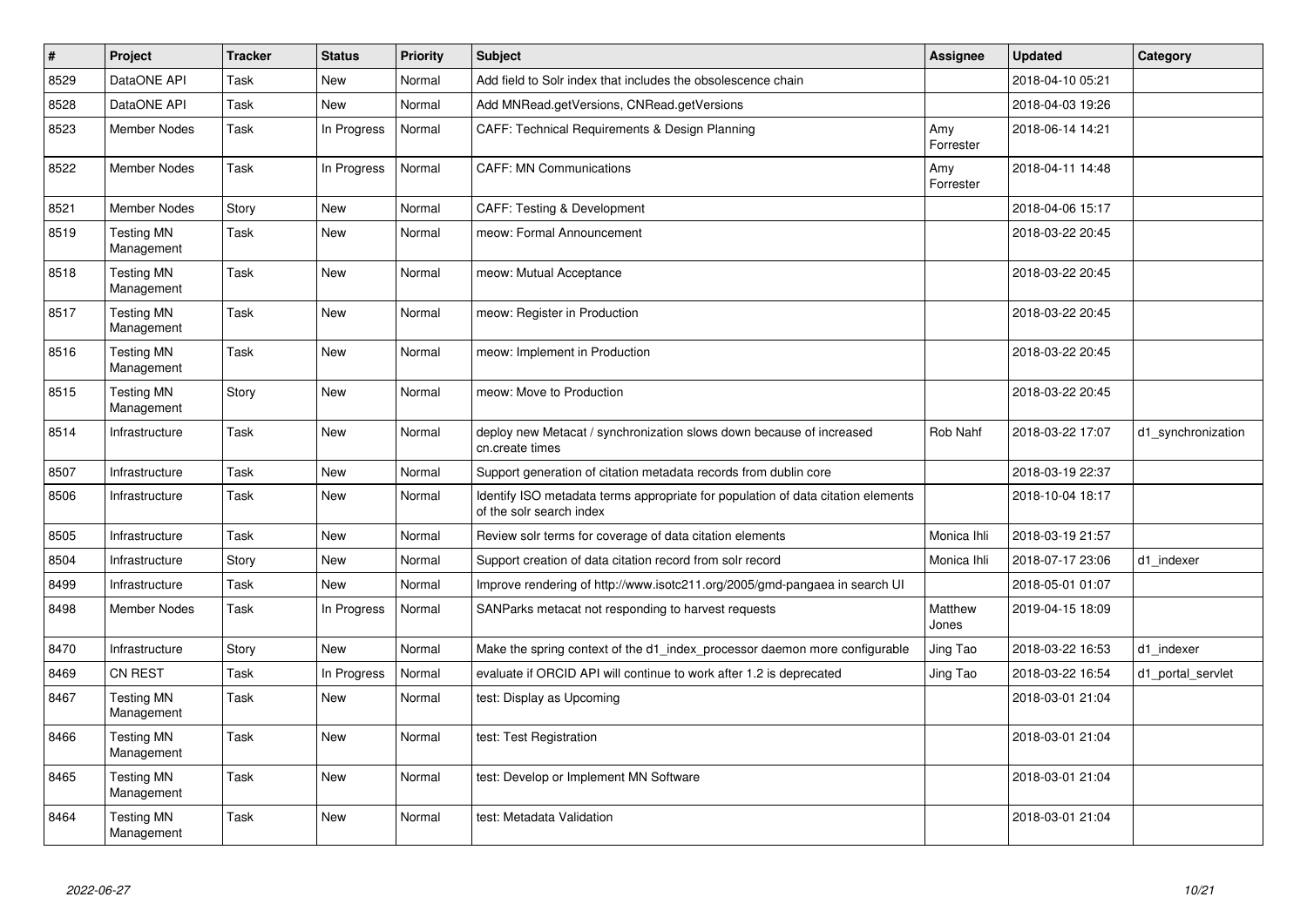| $\vert$ # | Project                         | <b>Tracker</b>     | <b>Status</b> | <b>Priority</b> | <b>Subject</b>                                                                                                          | <b>Assignee</b>  | <b>Updated</b>   | Category                  |
|-----------|---------------------------------|--------------------|---------------|-----------------|-------------------------------------------------------------------------------------------------------------------------|------------------|------------------|---------------------------|
| 8463      | <b>Testing MN</b><br>Management | Story              | <b>New</b>    | Normal          | test: Testing & Development                                                                                             |                  | 2018-03-01 21:04 |                           |
| 8462      | <b>Testing MN</b><br>Management | MNDeployment   New |               | Normal          | <b>Test MN ticket</b>                                                                                                   |                  | 2018-03-01 20:57 |                           |
| 8461      | <b>Testing MN</b><br>Management | MNDeployment   New |               | Normal          | MEOW - Monitoring Ecosystems & Oceans in Wales                                                                          |                  | 2018-03-22 20:45 |                           |
| 8448      | Infrastructure                  | <b>Bug</b>         | <b>New</b>    | Normal          | d1 cn index tool doesn't reindex an pid from a given file                                                               | Jing Tao         | 2018-03-02 22:06 | d1 indexer                |
| 8383      | <b>Testing MN</b><br>Management | Task               | New           | Normal          | <b>Feasibility Assessment</b>                                                                                           |                  | 2018-02-27 17:32 |                           |
| 8382      | <b>Testing MN</b><br>Management | Task               | <b>New</b>    | Normal          | <b>Initial Communications</b>                                                                                           |                  | 2018-02-27 17:32 |                           |
| 8381      | <b>Testing MN</b><br>Management | Story              | <b>New</b>    | Normal          | Discovery                                                                                                               |                  | 2018-02-27 17:32 |                           |
| 8380      | Infrastructure                  | <b>Bug</b>         | <b>New</b>    | Normal          | MN.update method doesn't check if the authoritativeMN is null on the system<br>metadata of the new object               | Jing Tao         | 2018-03-02 21:53 | Metacat                   |
| 8379      | Infrastructure                  | <b>Bug</b>         | New           | Normal          | remove or improve AuthLdap.getGroups logging statement                                                                  | Jing Tao         | 2018-02-27 16:51 | Metacat                   |
| 8378      | <b>Member Nodes</b>             | Task               | In Progress   | Normal          | (OTS) replicate data                                                                                                    | Amy<br>Forrester | 2018-07-31 18:49 |                           |
| 8376      | Infrastructure                  | Feature            | New           | Normal          | Make the script file - insertOrUpdateObjectFormatList.sh (in metacat cn buildout)<br>change the user name automatically | Jing Tao         | 2018-02-21 22:48 | d1_cn_buildout            |
| 8369      | Infrastructure                  | Task               | <b>New</b>    | Normal          | Verify operation and transfer DNS                                                                                       | Dave<br>Vieglais | 2018-02-15 17:40 |                           |
| 8368      | Infrastructure                  | Story              | <b>New</b>    | Normal          | Update backup strategy for jenkins job configurations to subversion                                                     | Dave<br>Vieglais | 2019-01-22 19:25 | <b>Support Operations</b> |
| 8367      | Infrastructure                  | Story              | <b>New</b>    | Normal          | Duplicate jenkins jobs from UNM to UCSB                                                                                 | Dave<br>Vieglais | 2019-01-22 19:25 | <b>Support Operations</b> |
| 8366      | Infrastructure                  | Story              | New           | Normal          | Migrate jenkins continuous integration from UNM to UCSB                                                                 | Dave<br>Vieglais | 2019-01-22 19:26 | <b>Support Operations</b> |
| 8364      | <b>CN REST</b>                  | Story              | In Progress   | Normal          | Ensure portal uses correct X509 certificates                                                                            |                  | 2019-05-21 12:57 | d1_portal_servlet         |
| 8363      | Infrastructure                  | Story              | New           | Normal          | indexer shutdown generates index tasks                                                                                  | Rob Nahf         | 2018-09-24 15:25 | d1 indexer                |
| 8362      | Infrastructure                  | Task               | New           | Normal          | Add the indication that the cn account list is sliced                                                                   |                  | 2018-02-12 17:48 |                           |
| 8361      | Infrastructure                  | <b>Bug</b>         | <b>New</b>    | Normal          | index processor throws unhandled NPE if task systemMetadata is null                                                     | Rob Nahf         | 2018-03-22 16:54 | d1 indexer                |
| 8358      | <b>Member Nodes</b>             | Story              | In Progress   | Normal          | Discovery & Planning (CAFF)                                                                                             | Amy<br>Forrester | 2018-04-06 14:56 |                           |
| 8356      | <b>Testing MN</b><br>Management | Task               | New           | Normal          | Formal Announcement                                                                                                     |                  | 2018-02-23 19:06 |                           |
| 8355      | <b>Testing MN</b><br>Management | Task               | <b>New</b>    | Normal          | Mutual Acceptance                                                                                                       |                  | 2018-02-08 15:28 |                           |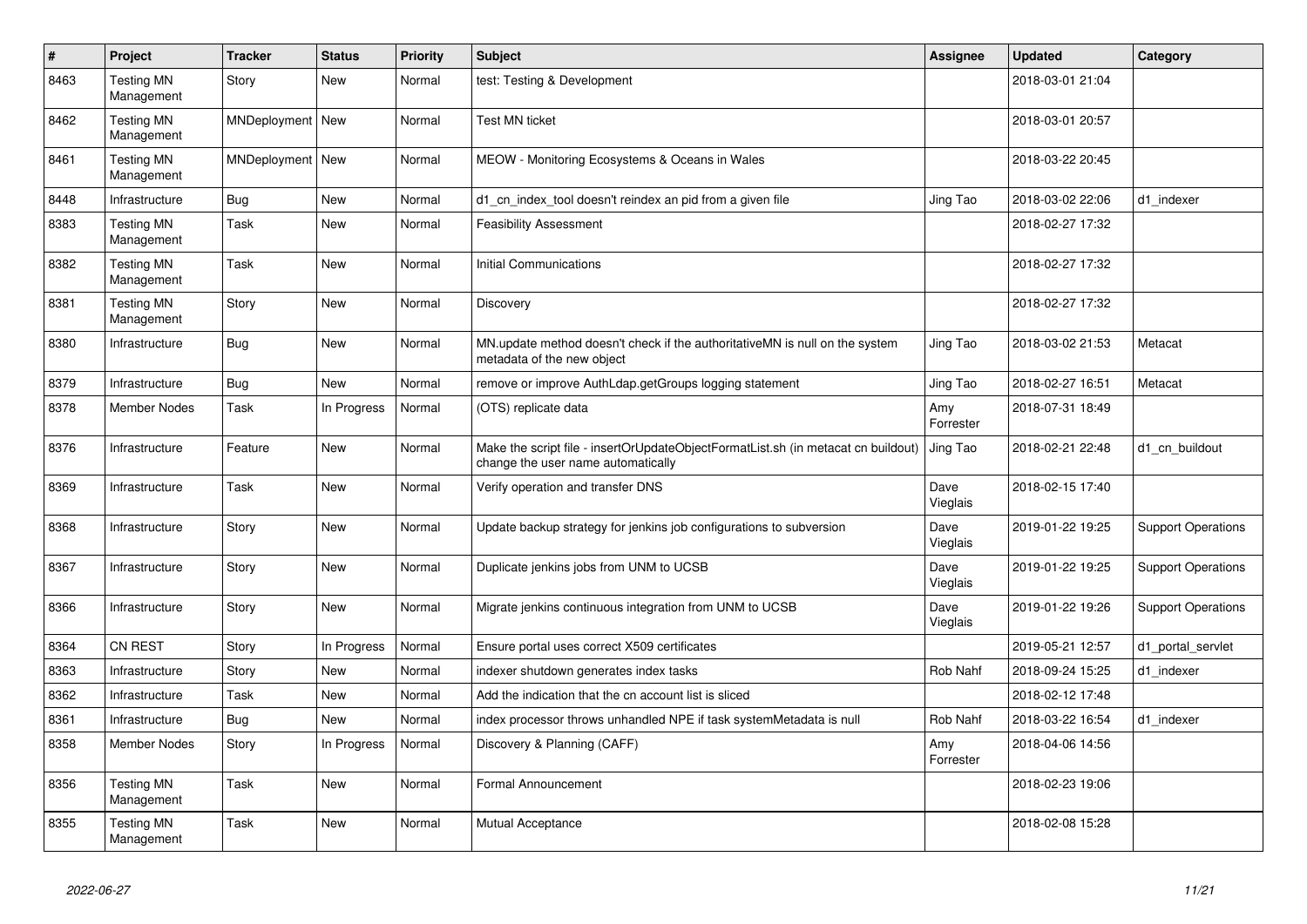| $\pmb{\#}$ | Project                         | <b>Tracker</b>          | <b>Status</b> | <b>Priority</b> | <b>Subject</b>                                                              | <b>Assignee</b>  | <b>Updated</b>   | Category            |
|------------|---------------------------------|-------------------------|---------------|-----------------|-----------------------------------------------------------------------------|------------------|------------------|---------------------|
| 8354       | <b>Testing MN</b><br>Management | Task                    | New           | Normal          | Register in Production                                                      |                  | 2018-02-08 15:28 |                     |
| 8353       | <b>Testing MN</b><br>Management | Task                    | <b>New</b>    | Normal          | Implement in Production                                                     |                  | 2018-02-08 15:29 |                     |
| 8352       | <b>Testing MN</b><br>Management | Story                   | New           | Normal          | Move to Production                                                          |                  | 2018-02-08 15:28 |                     |
| 8351       | <b>Testing MN</b><br>Management | Task                    | <b>New</b>    | Normal          | Display as Upcoming                                                         |                  | 2018-02-08 15:28 |                     |
| 8350       | <b>Testing MN</b><br>Management | Task                    | <b>New</b>    | Normal          | <b>Test Registration</b>                                                    |                  | 2018-02-08 15:28 |                     |
| 8349       | <b>Testing MN</b><br>Management | Task                    | <b>New</b>    | Normal          | Develop or Implement MN Software                                            |                  | 2018-02-08 15:28 |                     |
| 8348       | <b>Testing MN</b><br>Management | Task                    | New           | Normal          | Metadata Validation                                                         |                  | 2018-02-08 15:28 |                     |
| 8347       | <b>Testing MN</b><br>Management | Story                   | New           | Normal          | <b>Testing &amp; Development</b>                                            |                  | 2018-02-08 15:28 |                     |
| 8346       | <b>Testing MN</b><br>Management | Task                    | New           | Normal          | Training & Education                                                        |                  | 2018-02-08 15:28 |                     |
| 8345       | <b>Testing MN</b><br>Management | Task                    | New           | Normal          | <b>Technical Requirements</b>                                               |                  | 2018-02-08 15:28 |                     |
| 8344       | <b>Testing MN</b><br>Management | Task                    | <b>New</b>    | Normal          | <b>MN Communications</b>                                                    |                  | 2018-02-22 19:47 |                     |
| 8343       | <b>Testing MN</b><br>Management | Story                   | <b>New</b>    | Normal          | Planning                                                                    |                  | 2018-02-08 15:28 |                     |
| 8342       | <b>Testing MN</b><br>Management | Task                    | New           | Normal          | <b>Feasibility Assessment</b>                                               |                  | 2018-02-22 19:19 |                     |
| 8341       | <b>Testing MN</b><br>Management | Task                    | <b>New</b>    | Normal          | <b>Initial Communications</b>                                               |                  | 2018-02-22 19:14 |                     |
| 8340       | <b>Testing MN</b><br>Management | Story                   | <b>New</b>    | Normal          | Discovery                                                                   |                  | 2018-02-08 15:28 |                     |
| 8308       | Infrastructure                  | Task                    | New           | Normal          | Review use of /node/subject in the node documents                           |                  | 2018-02-06 20:05 |                     |
| 8307       | Infrastructure                  | Story                   | New           | Normal          | Check node subject on node registration and subsequent calls                | Jing Tao         | 2018-02-06 20:06 | d1_cn_node_registry |
| 8294       | <b>Testing MN</b><br>Management | MNDeployment   New      |               | Normal          | Test Node 2                                                                 |                  | 2018-02-08 15:28 |                     |
| 8259       | Member Nodes                    | MNDeployment   New      |               | Normal          | Neotoma Paleoecology Database                                               | Amy<br>Forrester | 2018-04-09 21:14 |                     |
| 8254       | Member Nodes                    | MNDeployment   Planning |               | Normal          | ABDS - Arctic Biodiversity Data Service (CAFF)                              | Amy<br>Forrester | 2019-09-17 14:31 |                     |
| 8247       | Member Nodes                    | Task                    | New           | Normal          | Verify upgraded metacat is operating correctly as a production member node. | Jing Tao         | 2018-02-02 15:49 |                     |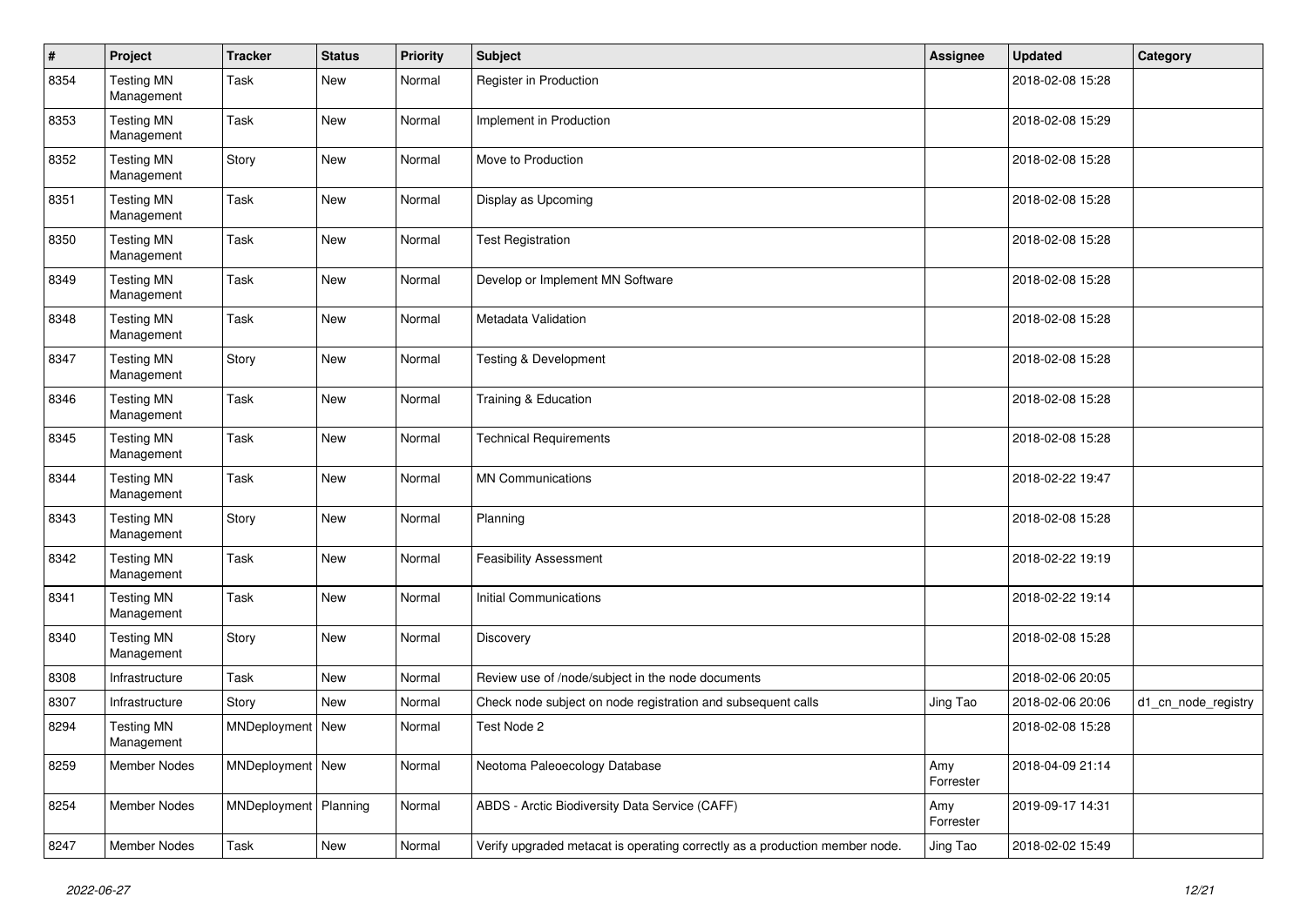| #    | Project             | <b>Tracker</b>     | <b>Status</b> | <b>Priority</b> | Subject                                                                                                                  | <b>Assignee</b>    | <b>Updated</b>   | Category                         |
|------|---------------------|--------------------|---------------|-----------------|--------------------------------------------------------------------------------------------------------------------------|--------------------|------------------|----------------------------------|
| 8246 | <b>Member Nodes</b> | Task               | New           | Normal          | Upgrade metacat to the latest version                                                                                    | Jing Tao           | 2018-04-23 16:09 |                                  |
| 8244 | <b>Member Nodes</b> | Story              | <b>New</b>    | Normal          | Upgrade Member Node to current version of Metacat (IOE)                                                                  | Amy<br>Forrester   | 2018-01-25 15:36 |                                  |
| 8238 | Infrastructure      | Task               | New           | Normal          | Document contacts and procedure for using KU ORCID membership API key                                                    | Dave<br>Vieglais   | 2018-01-09 02:22 | Authentication,<br>Authorization |
| 8237 | Infrastructure      | Task               | <b>New</b>    | Normal          | Configure production environment to use new API key under KU ORCID<br>membership                                         | Dave<br>Vieglais   | 2018-01-09 02:21 | Authentication,<br>Authorization |
| 8236 | Infrastructure      | Task               | <b>New</b>    | Normal          | Acquire ORCID API key under KU membership                                                                                | Dave<br>Vieglais   | 2018-01-09 02:21 |                                  |
| 8235 | Infrastructure      | Task               | New           | Normal          | Arrange with KU library to make use of ORCID membership to support DataONE<br>authentication                             | Dave<br>Vieglais   | 2018-01-09 02:01 |                                  |
| 8234 | Infrastructure      | Story              | New           | Normal          | Use University of Kansas ORCID membership to support authentication in<br>production environment                         | Dave<br>Vieglais   | 2018-01-09 19:10 | Authentication,<br>Authorization |
| 8232 | Member Nodes        | Task               | New           | Normal          | MN Dashboard/Website Deployment Workflow Documentation                                                                   | Dustin Allen       | 2018-01-08 23:30 |                                  |
| 8230 | Infrastructure      | Task               | New           | Normal          | review bouncy castle version                                                                                             | Rob Nahf           | 2018-03-02 21:48 | d1_libclient_java                |
| 8228 | Infrastructure      | Bug                | <b>New</b>    | Normal          | Excessive replicas requested by integration test                                                                         | Rob Nahf           | 2018-03-02 21:52 | d1_integration                   |
| 8227 | Infrastructure      | Story              | In Progress   | Normal          | ExceptionHandler regurgitates long html pages into the wrapping ServiceFailure<br>message, which goes into CN log files. | Rob Nahf           | 2018-01-09 19:10 | d1 common java                   |
| 8225 | <b>Member Nodes</b> | Story              | In Progress   | Normal          | Customize Indexing & View for gmd-pangaea                                                                                | Rob Nahf           | 2018-05-17 14:30 |                                  |
| 8224 | Infrastructure      | Task               | New           | Normal          | metacat not promoting node token privs for solr                                                                          | Jing Tao           | 2017-12-04 19:33 | Metacat                          |
| 8222 | Infrastructure      | Task               | <b>New</b>    | Normal          | reindex all isotc211 content in production to reflect final decisions from origin<br>field mapping                       | Dave<br>Vieglais   | 2018-03-22 16:56 | d1 indexer                       |
| 8215 | Infrastructure      | Bug                | New           | Normal          | Consider how Subjects are compared (e.g. HTTP vs. HTTPS ORCID URIs)                                                      |                    | 2017-11-07 22:11 |                                  |
| 8213 | Member Nodes        | Story              | <b>New</b>    | Normal          | KUBI node is not responding as a MN                                                                                      | Dave<br>Vieglais   | 2017-11-06 22:18 |                                  |
| 8210 | Infrastructure      | Feature            | New           | Normal          | Generate daily reports by member node of discrepancies between CN vs MN<br>content                                       |                    | 2017-10-25 18:50 |                                  |
| 8208 | Infrastructure      | Story              | New           | Normal          | Review and adjust memory allocated to d1-index-task-generator and<br>d1-index-task-processor                             |                    | 2018-01-09 19:10 |                                  |
| 8207 | Infrastructure      | Story              | New           | Normal          | review and adjust memory allocated to d1-processing                                                                      |                    | 2018-01-09 19:10 |                                  |
| 8206 | Infrastructure      | Task               | New           | Normal          | Review and adjust memory allocation to Solr and zookeeper                                                                |                    | 2017-10-24 16:03 |                                  |
| 8205 | Infrastructure      | Task               | New           | Normal          | Adjust memory allocation to Tomcat7 on CNs                                                                               |                    | 2017-10-24 15:33 |                                  |
| 8204 | Infrastructure      | Story              | New           | Normal          | Adjust memory allocation for services running under JVM on CNs                                                           |                    | 2018-01-09 19:10 |                                  |
| 8196 | Infrastructure      | <b>Bug</b>         | New           | Normal          | Duplicated replicas in the system metadata                                                                               | Jing Tao           | 2017-10-18 17:19 | d1_replication                   |
| 8189 | Infrastructure      | Decision           | New           | Normal          | Proposal to change the roles mapped to the origin Solr field for ISO docs                                                | Bryce<br>Mecum     | 2017-12-20 01:28 |                                  |
| 8188 | Member Nodes        | MNDeployment   New |               | Normal          | Ag Data Commons                                                                                                          | Rebecca<br>Koskela | 2017-09-22 23:06 |                                  |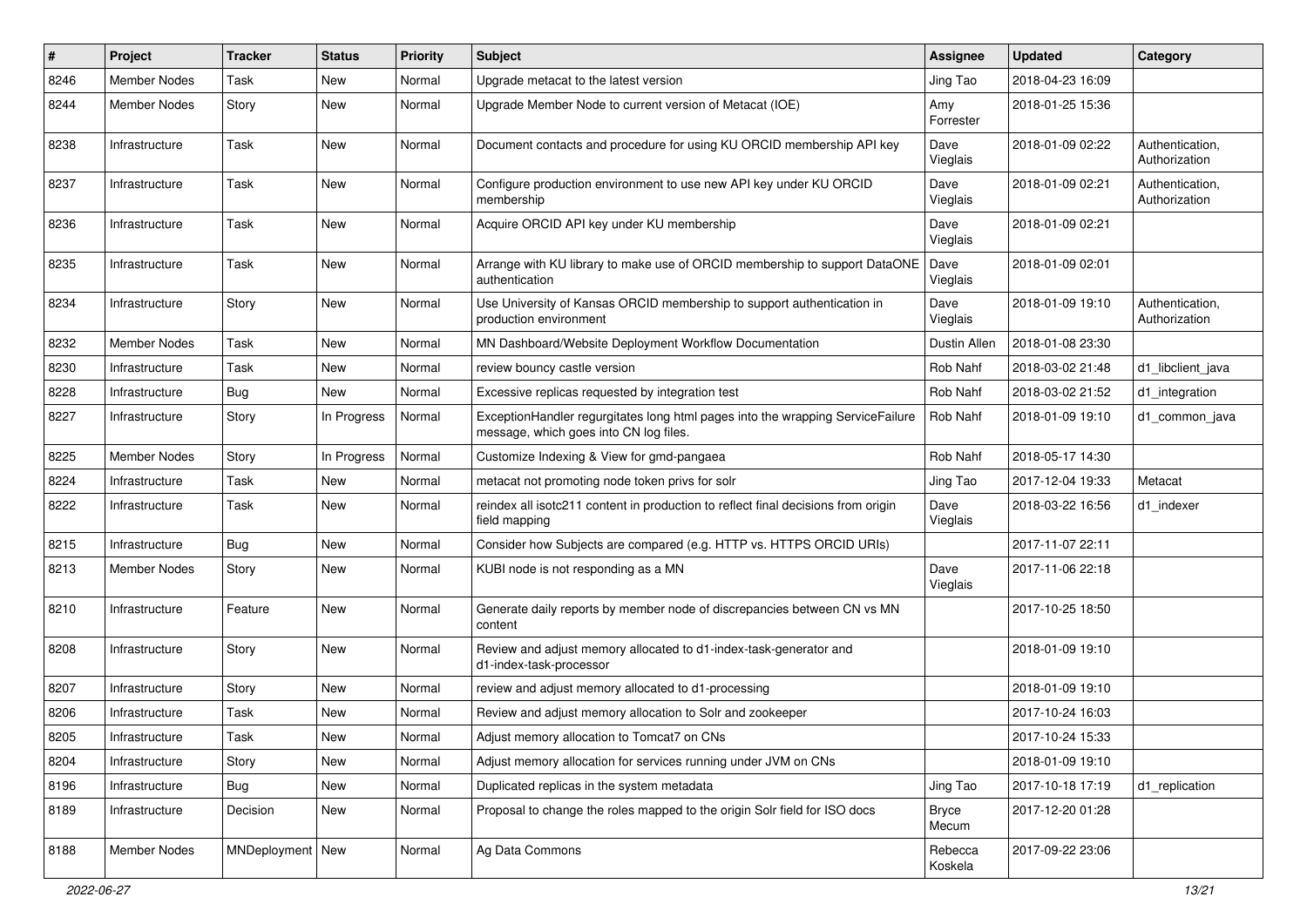| #    | <b>Project</b>      | <b>Tracker</b> | <b>Status</b> | <b>Priority</b> | Subject                                                                                                                           | <b>Assignee</b>  | <b>Updated</b>   | Category                         |
|------|---------------------|----------------|---------------|-----------------|-----------------------------------------------------------------------------------------------------------------------------------|------------------|------------------|----------------------------------|
| 8187 | <b>Member Nodes</b> | Support        | <b>New</b>    | Normal          | EZID DOI resolvable URLs failing for 14 PISCO objects                                                                             |                  | 2017-09-19 22:12 |                                  |
| 8186 | <b>Member Nodes</b> | MNDeployment   | Operational   | Normal          | ESS-DIVE, including CDIAC                                                                                                         | Matthew<br>Jones | 2018-12-04 14:57 |                                  |
| 8184 | Infrastructure      | Feature        | New           | Normal          | a feature indicates to restart tomcat when hazelcast client died                                                                  | Jing Tao         | 2017-09-14 19:14 | Metacat                          |
| 8182 | Infrastructure      | Bug            | <b>New</b>    | Normal          | relationships defined using SIDs in resource maps don't stay current                                                              | Rob Nahf         | 2017-09-12 00:13 | d1_indexer                       |
| 8172 | Infrastructure      | Story          | In Progress   | Normal          | investigate atomic updates for some solr updates                                                                                  | Rob Nahf         | 2018-01-17 18:39 | d1 indexer                       |
| 8171 | Infrastructure      | Task           | New           | Normal          | Document hazelcast components to be moved to postgres storage                                                                     | Monica Ihli      | 2017-09-01 15:25 |                                  |
| 8170 | Infrastructure      | Task           | New           | Normal          | Identify the components that are currently managed in LDAP on the<br>Coordinating Nodes and how these may be migrated to postgres | Monica Ihli      | 2017-09-01 15:20 |                                  |
| 8169 | Infrastructure      | Task           | New           | Normal          | Document process for changing the postgres master                                                                                 | Monica Ihli      | 2017-09-01 15:09 |                                  |
| 8168 | Infrastructure      | Task           | New           | Normal          | Evaluate options for postgres replication configuration                                                                           | Monica Ihli      | 2017-09-01 15:11 |                                  |
| 8167 | Infrastructure      | Story          | New           | Normal          | Enable postgres replication between Coordinating Nodes                                                                            | Monica Ihli      | 2018-01-09 19:10 | dataone-cn-os-core               |
| 8162 | Infrastructure      | Story          | New           | Normal          | Replication tasks can contain stale potential target nodes                                                                        | Rob Nahf         | 2018-03-02 21:47 | d1_replication                   |
| 8161 | Infrastructure      | Bug            | New           | Normal          | d1-processing Out of Memory Error                                                                                                 | Dave<br>Vieglais | 2018-02-20 16:19 | d1 process daemon                |
| 8155 | Infrastructure      | Story          | In Progress   | Normal          | Ensure GMN fully supports the Package API                                                                                         | Roger Dahl       | 2018-01-17 18:43 | d1 mn GMN                        |
| 8154 | Member Nodes        | Task           | New           | Normal          | Test content from the test NKN member node should be archived or deleted<br>from production                                       |                  | 2017-07-26 19:55 |                                  |
| 8151 | Infrastructure      | Task           | New           | Normal          | CNs should verify that the authoritativeMN listed in SystemMetadata is a valid<br>MΝ                                              | Jing Tao         | 2017-07-19 21:32 |                                  |
| 8150 | Infrastructure      | Task           | <b>New</b>    | Normal          | Enable CN certificate to alter authoritativeMN property in SystemMetadata                                                         | Jing Tao         | 2017-07-19 21:27 |                                  |
| 8149 | Member Nodes        | Task           | New           | Normal          | Test 1.x to 2.x pip upgrade w/ no data                                                                                            | Monica Ihli      | 2017-09-26 15:57 |                                  |
| 8146 | <b>Member Nodes</b> | Task           | New           | Normal          | Failed Sync Parser                                                                                                                | Monica Ihli      | 2017-07-19 00:46 |                                  |
| 8145 | <b>Member Nodes</b> | Task           | New           | Normal          | <b>Test Fabric</b>                                                                                                                | Monica Ihli      | 2017-07-19 00:44 |                                  |
| 8123 | Infrastructure      | Bug            | Testing       | Normal          | portal hazelcast client should load config directly from xml                                                                      | Rob Nahf         | 2017-12-26 18:20 | d1 portal servlet                |
| 8115 | Infrastructure      | <b>Bug</b>     | <b>New</b>    | Normal          | LDAP logging is set to DEBUG on production CNs                                                                                    | Rob Nahf         | 2017-12-26 18:29 | dataone-cn-os-core               |
| 8109 | Infrastructure      | Story          | New           | Normal          | Does authentication token need to include group information?                                                                      | Dave<br>Vieglais | 2018-01-17 18:45 | Authentication,<br>Authorization |
| 8108 | Infrastructure      | Support        | <b>New</b>    | Normal          | Must determine the state of replication auditing for when replicas on<br>non-functioning MNs are still reported as complete       | Dave<br>Vieglais | 2017-06-06 17:56 | d1_replication_audito            |
| 8107 | Infrastructure      | Feature        | New           | Normal          | Improved Node Synchronization Feedback - Leveraging<br>MNRead.synchronizationFailed()                                             |                  | 2017-06-27 16:46 | Architecture Design              |
| 8106 | Infrastructure      | <b>Bug</b>     | Testing       | Normal          | Difficulty Distinguishing Between Different Kinds of Failed Sync "Not Found"<br>Error Messages                                    | Rob Nahf         | 2018-02-20 16:57 | d1_synchronization               |
| 8105 | Infrastructure      | Task           | New           | Normal          | Remove dataone-mercury from production CNs                                                                                        | Jing Tao         | 2018-03-02 22:17 | d1 mercury                       |
| 8104 | Infrastructure      | Task           | New           | Normal          | Upgrade postgresql jdbc jar file on Metacat                                                                                       | Jing Tao         | 2017-06-02 20:58 | Metacat                          |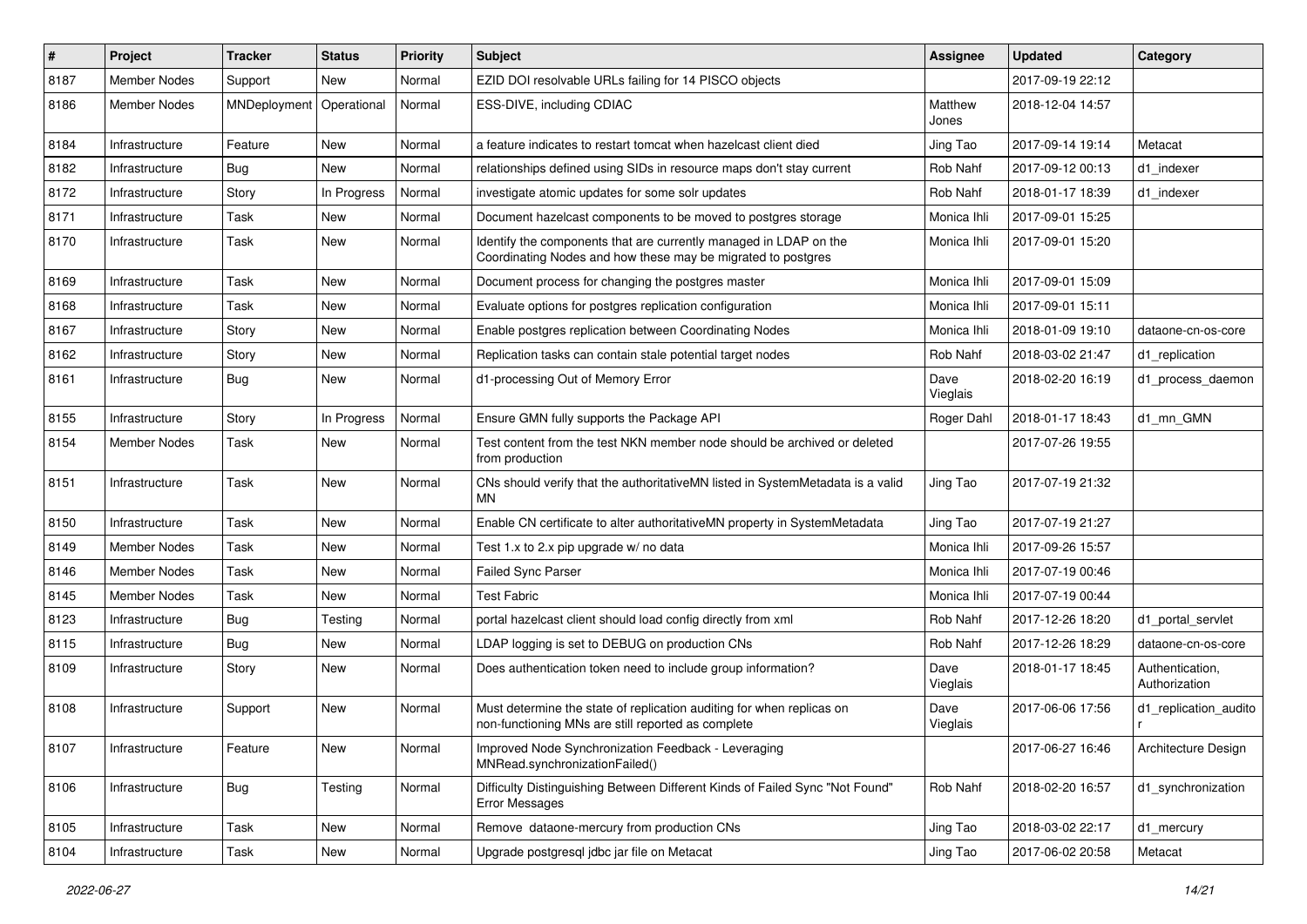| #    | <b>Project</b> | <b>Tracker</b> | <b>Status</b> | <b>Priority</b> | <b>Subject</b>                                                                                                           | <b>Assignee</b>     | <b>Updated</b>   | Category            |
|------|----------------|----------------|---------------|-----------------|--------------------------------------------------------------------------------------------------------------------------|---------------------|------------------|---------------------|
| 8103 | Infrastructure | Task           | New           | Normal          | Upgrade the postgresql jdbc jar file on the cn context                                                                   | Jing Tao            | 2017-06-02 20:56 | d1_cn_service       |
| 8102 | Infrastructure | Task           | New           | Normal          | Upgrade postgresql jdbc jar file on Portal                                                                               | Jing Tao            | 2017-06-02 20:53 | d1 portal           |
| 8097 | Infrastructure | Story          | New           | Normal          | Metacat (storage) and d1-synchronize both have the code to compute the<br>checksum                                       | Jing Tao            | 2018-01-09 19:10 | d1_synchronization  |
| 8093 | Infrastructure | <b>Bug</b>     | <b>New</b>    | Normal          | resource map index processing is inefficient (2sec / referenced object)                                                  | Rob Nahf            | 2017-05-10 20:00 | d1_indexer          |
| 8091 | Infrastructure | Task           | In Progress   | Normal          | Mysterious sync failure of an eml object from the GOA node                                                               | Jing Tao            | 2017-05-09 21:33 | dataone-cn-os-core  |
| 8086 | Infrastructure | Task           | In Progress   | Normal          | upgrade Spring dependencies                                                                                              | Rob Nahf            | 2019-07-25 20:32 | d1 indexer          |
| 8084 | Infrastructure | Story          | New           | Normal          | determine the backup strategy for rabbitMQ                                                                               | Rob Nahf            | 2018-01-17 18:46 | d1 indexer          |
| 8082 | Infrastructure | Story          | New           | Normal          | implement SolrCloudClient to replace HttpService to allow concurrent updates of<br>the solr index from differen machines | Rob Nahf            | 2018-01-09 19:10 | d1 indexer          |
| 8081 | Infrastructure | Story          | In Progress   | Normal          | develop federated broker configuration for indexing                                                                      | Rob Nahf            | 2018-01-17 18:46 | d1 indexer          |
| 8080 | Infrastructure | Task           | In Progress   | Normal          | ioslate queue creation logic from processing logic from the queue definition logic                                       | Rob Nahf            | 2017-05-09 22:55 | d1 indexer          |
| 8079 | Infrastructure | Task           | In Progress   | Normal          | prototype durable task processing for d1 index processor                                                                 | Rob Nahf            | 2017-04-26 05:45 | d1_indexer          |
| 8078 | Infrastructure | Task           | New           | Normal          | standardize task serialization for language independence                                                                 | Rob Nahf            | 2017-04-25 22:39 | d1 indexer          |
| 8077 | Search UI      | Task           | <b>New</b>    | Normal          | Use ORE PID for citation if DOI                                                                                          |                     | 2017-04-24 16:32 |                     |
| 8074 | Python GMN     | Story          | New           | Normal          | Eliminate unnecessary setuid/setgid programs                                                                             | Roger Dahl          | 2018-01-17 18:48 |                     |
| 8073 | Python GMN     | Story          | New           | Normal          | Make sure unecessary services are disabled                                                                               | Roger Dahl          | 2018-01-17 18:48 |                     |
| 8070 | Infrastructure | Task           | New           | Normal          | Consolidate the index application-context files                                                                          | Jing Tao            | 2017-04-13 12:51 |                     |
| 8069 | Infrastructure | <b>Bug</b>     | New           | Normal          | Name from ORCID incorrectly parsed                                                                                       | Ben<br>Leinfelder   | 2017-04-12 20:28 | d1_portal_servlet   |
| 8066 | Infrastructure | Task           | New           | Normal          | Verify completeness of unit test MetacatRdfXmlSubprocessorTest                                                           | Dave<br>Vieglais    | 2017-04-11 23:47 | d1 indexer          |
| 8065 | Infrastructure | Feature        | <b>New</b>    | Normal          | Add service to re-populate Hazelcast map for node attributes                                                             |                     | 2018-01-09 19:10 |                     |
| 8061 | Infrastructure | Story          | New           | Normal          | develop queue-based processing system for the CN                                                                         | Rob Nahf            | 2018-01-17 19:00 | Architecture Design |
| 8058 | Infrastructure | Feature        | New           | Normal          | Allow "upcoming" nodes to appear in the node list                                                                        | <b>Robert Waltz</b> | 2017-04-03 18:33 | d1_cn_service       |
| 8053 | Infrastructure | Feature        | New           | Normal          | add funding award number to index                                                                                        | Peter<br>Slaughter  | 2019-03-04 19:36 | dataone-cn-index    |
| 8052 | Infrastructure | Bug            | New           | Normal          | Geohashed value is incorrect                                                                                             | Peter<br>Slaughter  | 2017-04-07 22:06 | d1 indexer          |
| 8051 | Infrastructure | Bug            | In Progress   | Normal          | CORS-based CN calls fail using Internet Explorer on Windows                                                              | Chris Jones         | 2017-03-28 16:35 | dataone-cn-os-core  |
| 8049 | Infrastructure | Story          | In Progress   | Normal          | Support synchronization of system metadata for unhosted METADATA and<br>RES MAP objects                                  |                     | 2018-01-17 18:50 | Architecture Design |
| 8046 | Infrastructure | Bug            | New           | Normal          | Mutable Member Nodes orphan unhosted objects                                                                             |                     | 2017-03-15 17:40 | Architecture Design |
| 8045 | Infrastructure | Bug            | New           | Normal          | certificateLocation not seeming to be utilized                                                                           | Rob Nahf            | 2017-03-14 20:45 | d1_libclient_java   |
| 8044 | Infrastructure | Story          | New           | Normal          | certificate manager should check expiration of CAs it loads into the trust<br>manager.                                   | Rob Nahf            | 2018-01-09 19:10 | d1_libclient_java   |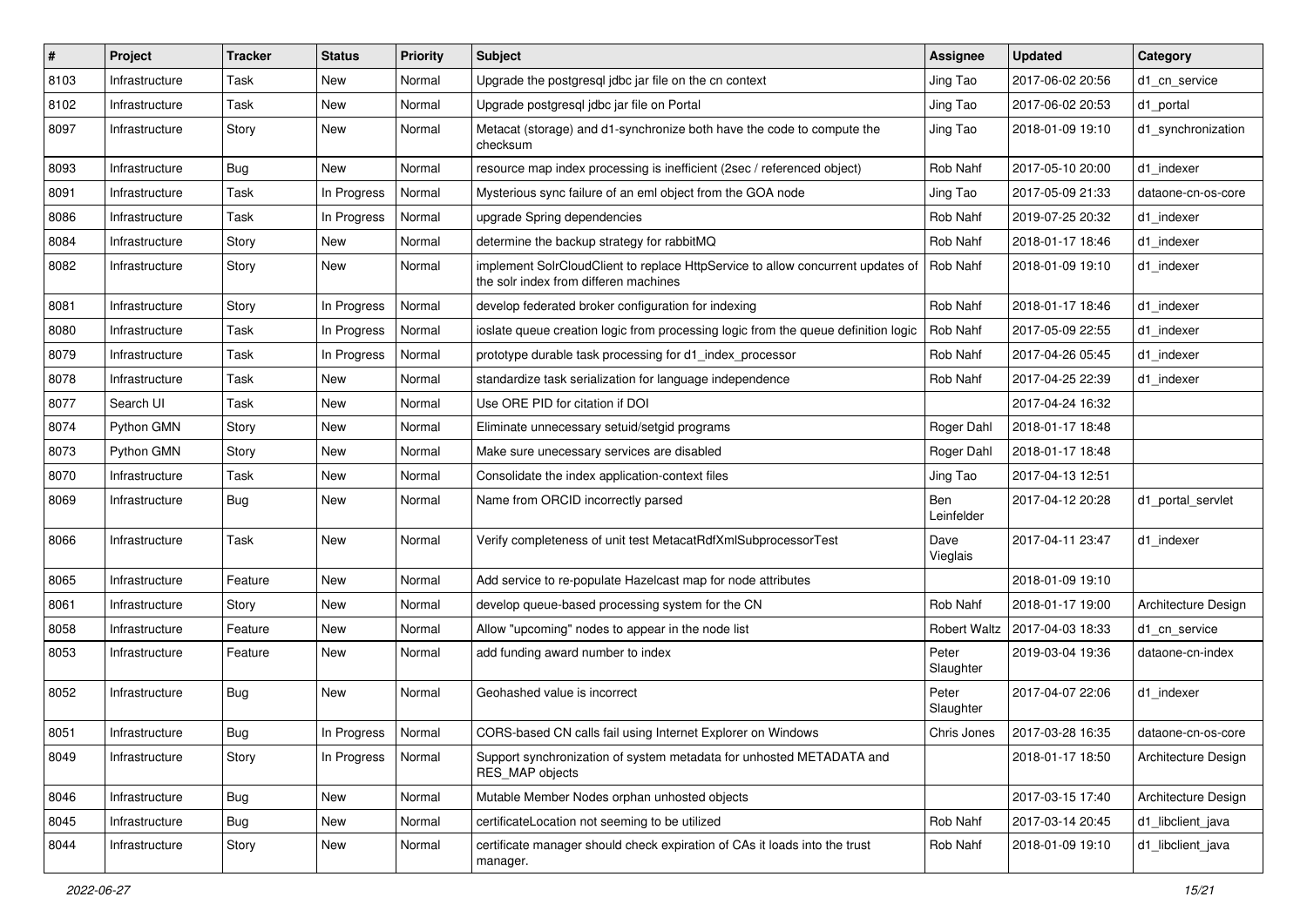| $\pmb{\#}$ | <b>Project</b>      | <b>Tracker</b>     | <b>Status</b> | <b>Priority</b> | <b>Subject</b>                                                                                                                         | <b>Assignee</b>  | <b>Updated</b>   | Category           |
|------------|---------------------|--------------------|---------------|-----------------|----------------------------------------------------------------------------------------------------------------------------------------|------------------|------------------|--------------------|
| 8043       | Infrastructure      | Bug                | New           | Normal          | The origin field for EML documents isn't properly extracted when references are<br>used                                                | Jing Tao         | 2019-02-12 18:45 | d1 indexer         |
| 8038       | Infrastructure      | Story              | In Progress   | Normal          | connect logging output to a log analysis tool                                                                                          | Dave<br>Vieglais | 2018-01-17 18:52 | d1_synchronization |
| 8036       | Infrastructure      | Story              | <b>New</b>    | Normal          | synchronization should respond to various MN down conditions to avoid<br>syncFailures                                                  | Rob Nahf         | 2018-01-17 18:55 | d1_synchronization |
| 8035       | <b>Member Nodes</b> | MNDeployment       | Operational   | Normal          | IEDA_EarthChem Library (Interdisciplinary Earth Data Alliance)                                                                         | Dave<br>Vieglais | 2019-05-06 14:25 |                    |
| 8032       | Python GMN          | Story              | In Progress   | Normal          | GMN v2                                                                                                                                 | Roger Dahl       | 2018-01-17 18:55 |                    |
| 8030       | Member Nodes        | MNDeployment   New |               | Normal          | <b>UCAR Research Data Archive</b>                                                                                                      | Laura<br>Moyers  | 2018-04-16 17:39 |                    |
| 8022       | Infrastructure      | Story              | New           | Normal          | d1_log_aggregation has different version of Hazelcast than the rest of CN stack.<br>Hazelcast version very out of date.                | Rob Nahf         | 2018-01-09 19:10 | d1_log_aggregation |
| 8019       | <b>Member Nodes</b> | Support            | New           | Normal          | Follow up on Preferred Replication Target Testing                                                                                      | Monica Ihli      | 2017-02-14 19:52 |                    |
| 8017       | <b>Member Nodes</b> | Support            | <b>New</b>    | Normal          | NCEI - Implement GMN for replicating Arctic Data Center Data                                                                           | Roger Dahl       | 2018-05-16 14:32 |                    |
| 8010       | <b>CN REST</b>      | <b>Bug</b>         | <b>New</b>    | Normal          | CN.archive fails with 401 Unauthorized when using either MN or CN client<br>certificate for PID with authoritative MN as urn:node:LTER | Jing Tao         | 2017-03-21 17:10 |                    |
| 7992       | <b>Member Nodes</b> | Task               | New           | Normal          | <b>GINA: Document and Announce</b>                                                                                                     | Laura<br>Moyers  | 2017-01-27 22:19 |                    |
| 7991       | <b>Member Nodes</b> | Task               | <b>New</b>    | Normal          | GINA: Ensure MN appears on Current MNs webpage (dashboard)                                                                             | Laura<br>Moyers  | 2017-01-27 22:19 |                    |
| 7990       | <b>Member Nodes</b> | Task               | <b>New</b>    | Normal          | GINA: Mutual acceptance                                                                                                                | Laura<br>Moyers  | 2017-01-27 22:18 |                    |
| 7989       | Member Nodes        | Task               | <b>New</b>    | Normal          | GINA: Verify CN Content and Services in Production                                                                                     | Laura<br>Moyers  | 2017-01-27 22:18 |                    |
| 7988       | <b>Member Nodes</b> | Task               | New           | Normal          | GINA: Register MN in Production                                                                                                        | Laura<br>Moyers  | 2017-01-27 22:16 |                    |
| 7987       | Member Nodes        | Task               | New           | Normal          | GINA: Verify MN Content and Services in Production                                                                                     | Laura<br>Moyers  | 2017-01-27 22:16 |                    |
| 7986       | <b>Member Nodes</b> | Task               | <b>New</b>    | Normal          | GINA: Configure SSL Certificates for Production                                                                                        | Amy<br>Forrester | 2018-08-31 15:22 |                    |
| 7985       | Member Nodes        | Task               | New           | Normal          | GINA: Establish DataONE user identity in Production                                                                                    | Laura<br>Moyers  | 2017-01-27 22:15 |                    |
| 7984       | Member Nodes        | Task               | New           | Normal          | GINA: Show MN as "upcoming" on the dashboard                                                                                           | Laura<br>Moyers  | 2017-01-27 22:13 |                    |
| 7982       | Member Nodes        | Task               | New           | Normal          | GINA: Verify CN Content and Services in Testing Environment                                                                            | Laura<br>Moyers  | 2017-01-27 18:59 |                    |
| 7981       | Member Nodes        | Task               | New           | Normal          | GINA: Register MN in Testing Environment                                                                                               | Laura<br>Moyers  | 2017-01-27 18:47 |                    |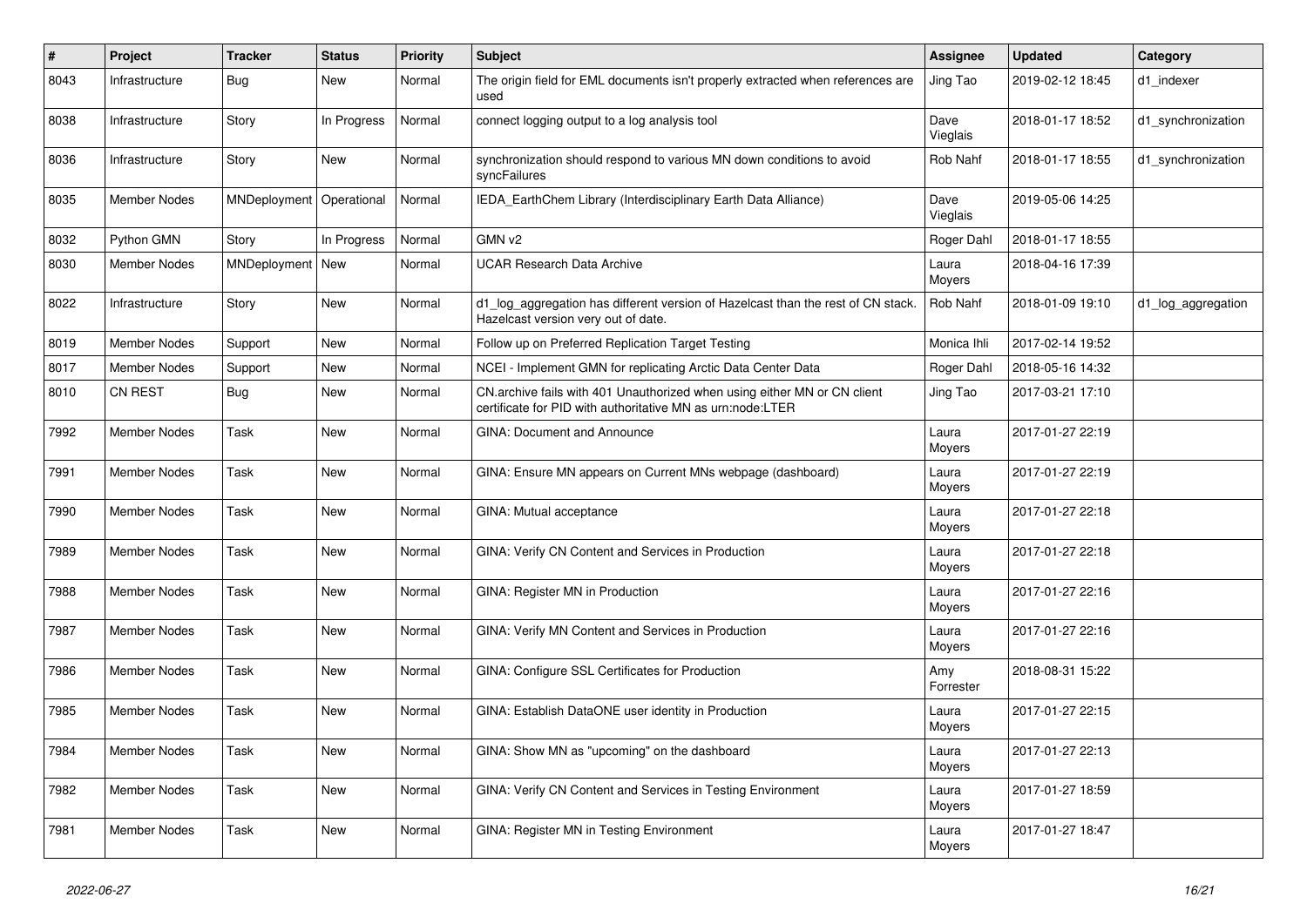| #    | <b>Project</b>      | <b>Tracker</b> | <b>Status</b> | <b>Priority</b> | <b>Subject</b>                                                                                                | Assignee            | <b>Updated</b>   | Category            |
|------|---------------------|----------------|---------------|-----------------|---------------------------------------------------------------------------------------------------------------|---------------------|------------------|---------------------|
| 7980 | Member Nodes        | Task           | <b>New</b>    | Normal          | GINA: Verify MN Content and Services in Testing Environment                                                   | Laura<br>Moyers     | 2017-01-27 18:46 |                     |
| 7979 | Member Nodes        | Task           | <b>New</b>    | Normal          | GINA: Configure SSL Certificates for Testing Environment                                                      | Amy<br>Forrester    | 2018-08-31 15:23 |                     |
| 7978 | <b>Member Nodes</b> | Task           | <b>New</b>    | Normal          | GINA: Establish DataONE user identity in Testing Environment                                                  | Laura<br>Moyers     | 2017-01-27 18:44 |                     |
| 7977 | Member Nodes        | Task           | <b>New</b>    | Normal          | GINA: Local Testing                                                                                           | Roger Dahl          | 2017-01-27 18:46 |                     |
| 7976 | <b>Member Nodes</b> | Task           | <b>New</b>    | Normal          | GINA: Register any new object formats in all environments                                                     | Laura<br>Moyers     | 2017-01-27 18:45 |                     |
| 7975 | <b>Member Nodes</b> | Task           | <b>New</b>    | Normal          | GINA: Implement search index and display support for any new metadata<br>formats required by the MN.          | Roger Dahl          | 2017-01-27 18:34 |                     |
| 7969 | <b>Member Nodes</b> | MNDeployment   | Operational   | Normal          | FEMC (Forest Ecosystem Monitoring Cooperative) - was VMC Vermont<br>Monitoring Cooperative                    | Monica Ihli         | 2019-08-27 17:22 |                     |
| 7967 | Infrastructure      | <b>Bug</b>     | In Progress   | Normal          | The CN is not following the xml schema definition when creating dataone<br>exceptions                         | Dave<br>Vieglais    | 2018-05-23 18:13 | Architecture Design |
| 7958 | Infrastructure      | Task           | In Progress   | Normal          | CN sometimes sends invalid submitSynchronizationFailed document to MN                                         | Rob Nahf            | 2017-01-04 17:23 | d1_synchronization  |
| 7956 | Member Nodes        | MNDeployment   | Operational   | Normal          | Environmental Data Initiative (EDI)                                                                           | Laura<br>Moyers     | 2018-11-13 19:14 |                     |
| 7954 | Infrastructure      | Bug            | New           | Normal          | SyncFailedTask:submitSynchronizationFailed does not provide cert when<br>connecting to MN                     | Roger Dahl          | 2017-04-19 18:55 | d1 synchronization  |
| 7949 | Infrastructure      | Task           | <b>New</b>    | Normal          | Ensure that there's no race condition where an entry can be added to "IN<br>PROCESS" if it is already present | Jing Tao            | 2017-02-27 17:55 |                     |
| 7940 | Infrastructure      | Story          | <b>New</b>    | Normal          | Retrieval of system metadata is too slow                                                                      | <b>Robert Waltz</b> | 2018-01-09 19:10 | d1 cn service       |
| 7936 | Infrastructure      | <b>Bug</b>     | New           | Normal          | Same pid with different status exists in the index_task table                                                 | Jing Tao            | 2017-02-27 18:07 | d1_indexer          |
| 7935 | Infrastructure      | Task           | New           | Normal          | Use a dedicated hazelcast queue as the listener to generate index task                                        | Jing Tao            | 2017-02-27 18:07 | d1 indexer          |
| 7933 | Infrastructure      | <b>Bug</b>     | <b>New</b>    | Normal          | d1-index-task-processor stops processing task queue                                                           | Jing Tao            | 2017-01-11 23:47 | d1 indexer          |
| 7930 | Member Nodes        | Task           | In Progress   | Normal          | verify obsoletion in tDAR sandbox                                                                             | Dave<br>Vieglais    | 2016-12-01 23:47 |                     |
| 7929 | Member Nodes        | Task           | In Progress   | Normal          | Archive content for SEAD                                                                                      |                     | 2016-11-09 17:11 |                     |
| 7926 | <b>DUG</b>          | Task           | New           | Normal          | Certification and standards for data repositories (e.g. ISO 17421:2012, Data<br>Seal of Approval)             |                     | 2016-11-08 22:00 |                     |
| 7925 | <b>DUG</b>          | Task           | <b>New</b>    | Normal          | Data Center certification                                                                                     |                     | 2016-11-08 21:33 |                     |
| 7924 | <b>Member Nodes</b> | MNDeployment   | New           | Normal          | LTER-Spain network                                                                                            | Laura<br>Moyers     | 2016-11-21 14:49 |                     |
| 7922 | Infrastructure      | Task           | <b>New</b>    | Normal          | DataONE Accessibility                                                                                         | Isis Serna          | 2016-10-31 23:05 |                     |
| 7920 | Infrastructure      | Story          | In Progress   | Normal          | migrate apache2 authorization rules from 2.2 conforming to 2.4                                                | Dave<br>Vieglais    | 2018-01-17 18:59 | d1 cn buildout      |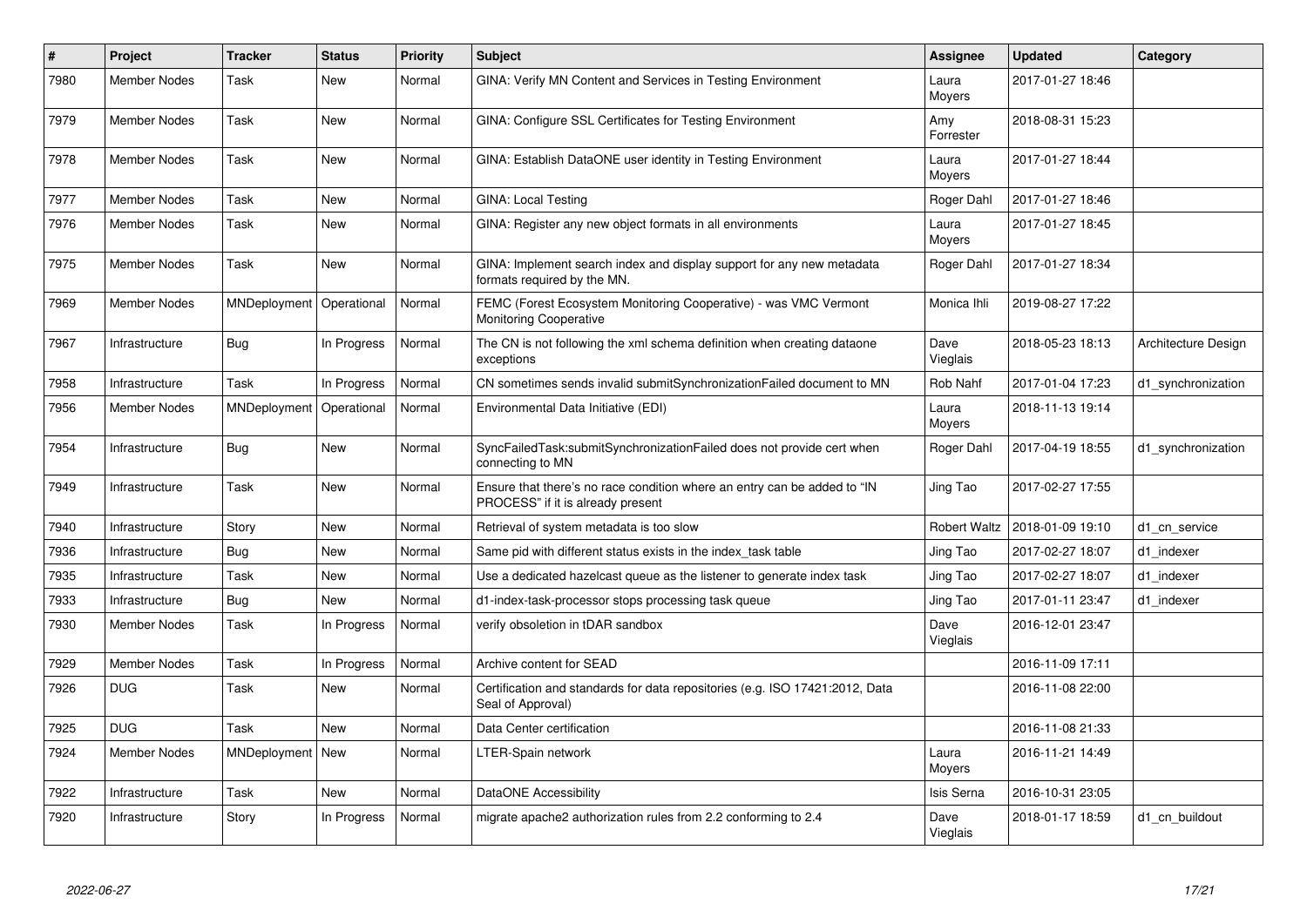| #    | Project             | <b>Tracker</b>          | <b>Status</b> | <b>Priority</b> | <b>Subject</b>                                                                                                        | <b>Assignee</b>  | <b>Updated</b>   | Category           |
|------|---------------------|-------------------------|---------------|-----------------|-----------------------------------------------------------------------------------------------------------------------|------------------|------------------|--------------------|
| 7918 | <b>CN REST</b>      | <b>Bug</b>              | New           | Normal          | SEAD object only partially synchronized - missing<br>autogen.2016092916012224122 document from /var/metacat/documents | Dave<br>Vieglais | 2016-10-21 18:00 | cn_metacat         |
| 7911 | CN REST             | Task                    | New           | Normal          | Synchronization allows invalid checksums, preventing corrected sync                                                   |                  | 2016-10-17 15:58 | d1 synchronization |
| 7910 | Infrastructure      | Task                    | New           | Normal          | schema validation behavior                                                                                            | Rob Nahf         | 2018-01-18 02:41 | d1 common java     |
| 7909 | <b>DUG</b>          | Task                    | <b>New</b>    | Normal          | DataONE update audio/visual equipment for remote link                                                                 |                  | 2016-10-11 20:49 |                    |
| 7908 | <b>DUG</b>          | Task                    | New           | Normal          | Start a lesson learned document                                                                                       |                  | 2016-10-11 20:35 |                    |
| 7907 | <b>DUG</b>          | Task                    | <b>New</b>    | Normal          | Doodle poll on the time/date for monthly meeting                                                                      |                  | 2016-10-11 20:35 |                    |
| 7903 | CN REST             | Task                    | New           | Normal          | Need to implement/support the default http methods - HEAD and GET on all<br>DataONE API (both cn and mn)              | Jing Tao         | 2016-10-10 16:53 | d1 cn rest         |
| 7900 | Member Nodes        | Task                    | New           | Normal          | R2R: modify searchUI to accommodate cruise path display for single data<br>package                                    | Lauren<br>Walker | 2016-10-04 23:43 |                    |
| 7899 | <b>Member Nodes</b> | Task                    | New           | Normal          | R2R: modify searchUI to accommodate composite data density with cruise paths                                          | Lauren<br>Walker | 2016-10-05 03:51 |                    |
| 7896 | Member Nodes        | Bug                     | In Progress   | Normal          | Dryad data sets don't mark new versions correctly in SystemMetadata with<br>obsoletes/obsoletedBy                     | Monica Ihli      | 2017-07-24 10:10 |                    |
| 7895 | Member Nodes        | MNDeployment            | Operational   | Normal          | Pangaea                                                                                                               | Monica Ihli      | 2018-12-04 14:58 |                    |
| 7890 | Infrastructure      | Task                    | In Progress   | Normal          | configure jenkins-ucsb-1 apache server to host ubuntu repositories                                                    | Rob Nahf         | 2017-04-19 19:12 |                    |
| 7889 | Infrastructure      | Story                   | <b>New</b>    | Normal          | Synchronization not happening when authoritativeMN is not set correctly.                                              | Rob Nahf         | 2018-01-17 19:01 | d1_synchronization |
| 7884 | Infrastructure      | Task                    | New           | Normal          | CN portal log is misconfigured                                                                                        | Rob Nahf         | 2016-09-09 20:18 | d1 portal servlet  |
| 7883 | Infrastructure      | Task                    | New           | Normal          | Document the log files of relevance on Coordinating Nodes                                                             |                  | 2016-09-09 20:20 |                    |
| 7882 | Infrastructure      | Story                   | In Progress   | Normal          | Tune CN logfile management                                                                                            | Dave<br>Vieglais | 2018-01-17 19:03 |                    |
| 7876 | Infrastructure      | Feature                 | <b>New</b>    | Normal          | Create a new admin page for Metacat admins to register schemas                                                        | Jing Tao         | 2016-12-21 09:11 | Metacat            |
| 7868 | Infrastructure      | Bug                     | <b>New</b>    | Normal          | potential gaps between log harvests                                                                                   | Rob Nahf         | 2017-03-23 15:40 | d1_log_aggregation |
| 7865 | Member Nodes        | MNDeployment   Planning |               | Normal          | Hydroshare (CUAHSI)                                                                                                   | John Evans       | 2019-09-17 14:33 |                    |
| 7864 | <b>DUG</b>          | Task                    | New           | Normal          | <b>DOI Services for Members</b>                                                                                       |                  | 2016-08-09 20:40 |                    |
| 7863 | <b>DUG</b>          | Task                    | New           | Normal          | Link to the recordings                                                                                                |                  | 2016-08-09 20:40 |                    |
| 7862 | <b>DUG</b>          | Task                    | New           | Normal          | DataONE DUG page may need updating<br>(https://www.dataone.org/dataone-users-group)                                   |                  | 2016-08-08 15:00 |                    |
| 7859 | Infrastructure      | Story                   | New           | Normal          | Add formatID for the STL 3d model file format                                                                         | Dave<br>Vieglais | 2018-01-17 19:04 |                    |
| 7858 | Infrastructure      | <b>Bug</b>              | New           | Normal          | Obsoleting a resource map clears the resourceMap field for the obsoleted<br>package                                   |                  | 2017-03-28 16:20 | d1 indexer         |
| 7850 | Infrastructure      | Task                    | New           | Normal          | Passing SID to MNRead.systemMetadataChanged()                                                                         | Dave<br>Vieglais | 2016-07-20 20:00 |                    |
| 7849 | CN REST             | Task                    | New           | Normal          | Improve exception messages when cascading SSL derived exceptions                                                      | Rob Nahf         | 2016-07-19 17:23 |                    |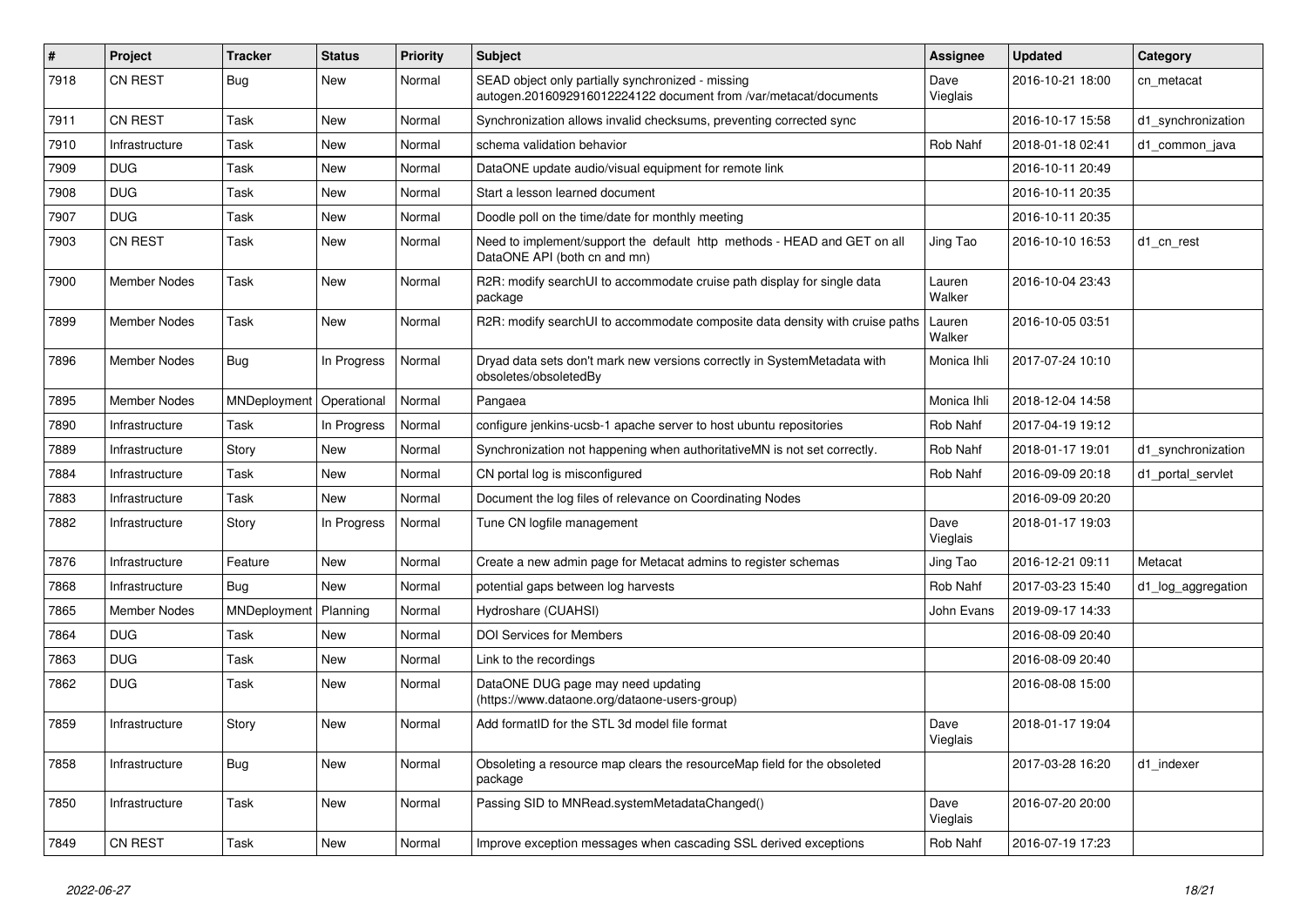| #    | <b>Project</b>      | <b>Tracker</b> | <b>Status</b> | <b>Priority</b> | <b>Subject</b>                                                                                                                    | Assignee              | <b>Updated</b>   | Category                   |
|------|---------------------|----------------|---------------|-----------------|-----------------------------------------------------------------------------------------------------------------------------------|-----------------------|------------------|----------------------------|
| 7842 | <b>Member Nodes</b> | MNDeployment   | Operational   | Normal          | Research Workspace                                                                                                                | Roger Dahl            | 2018-08-14 17:05 |                            |
| 7839 | DataONE API         | Task           | <b>New</b>    | Normal          | Online documentation places synchronize in CNRead api                                                                             | Dave<br>Vieglais      | 2016-12-21 09:04 | api documentation          |
| 7838 | DataONE API         | Task           | <b>New</b>    | Normal          | Modify the obsolescence chain process to accommodate the use case where<br>both old and new PIDs are present on the CN for v1 MNs | Dave<br>Vieglais      | 2016-06-29 02:20 |                            |
| 7832 | Infrastructure      | Story          | In Progress   | Normal          | migrate from JibX to JAXB for XML binding / codegen                                                                               | Rob Nahf              | 2018-01-17 19:06 | d1 common java             |
| 7825 | Infrastructure      | Bug            | <b>New</b>    | Normal          | Hazelcast service stops working after a while                                                                                     | Jing Tao              | 2016-06-07 18:53 | Metacat                    |
| 7822 | Infrastructure      | Task           | <b>New</b>    | Normal          | Should we configure clients to use Expect 100-Continue header in 1.1 requests                                                     | Rob Nahf              | 2016-06-03 19:46 | d1_libclient_java          |
| 7810 | Infrastructure      | Story          | <b>New</b>    | Normal          | Need to avoid buffer overflow condition during HTTP client TLS renegotiation                                                      | Rob Nahf              | 2018-01-17 19:09 |                            |
| 7800 | <b>DUG</b>          | Task           | <b>New</b>    | Normal          | abstract reviews<br>(https://docs.google.com/document/d/1iZXCN4AWqYi5Z7wqMKb2o33QnQ JAc<br>V0KVO4TeahHVA/edit)                    |                       | 2016-05-10 15:18 |                            |
| 7774 | Infrastructure      | Task           | <b>New</b>    | Normal          | GMN: Move to Let's Encrypt                                                                                                        |                       | 2016-05-09 22:16 |                            |
| 7767 | Infrastructure      | Task           | <b>New</b>    | Normal          | In DataONE search results, move map display to map extent                                                                         | Dave<br>Vieglais      | 2016-05-04 18:31 |                            |
| 7765 | Python GMN          | Task           | <b>New</b>    | Normal          | Add "logrotate" capability as part of the GMN deployment                                                                          | Roger Dahl            | 2016-05-04 02:38 |                            |
| 7759 | Python GMN          | <b>Bug</b>     | <b>New</b>    | Normal          | GMN docs refer to /portal for identity management                                                                                 | Roger Dahl            | 2017-03-28 16:45 |                            |
| 7757 | Member Nodes        | MNDeployment   | Deferred      | Normal          | GINA - Geographic Information Network of Alaska                                                                                   | Roger Dahl            | 2018-08-31 15:22 |                            |
| 7754 | Search UI           | Story          | In Progress   | Normal          | Support for XSL transform of various metadata formats                                                                             | <b>Bryce</b><br>Mecum | 2018-05-17 14:18 | MetacatUI                  |
| 7750 | <b>CN REST</b>      | Task           | New           | Normal          | apply business rules on the CN that Subject strings will be stripped of leading<br>and trailing whitespace                        |                       | 2016-04-26 17:30 |                            |
| 7749 | Member Nodes        | Task           | New           | Normal          | Evaluate disposition of the ESA MN's current content                                                                              | Matthew<br>Jones      | 2016-04-26 19:52 |                            |
| 7746 | <b>CN REST</b>      | <b>Bug</b>     | In Progress   | Normal          | Node registration update fails when <contactsubject> spans multiple lines</contactsubject>                                        | Rob Nahf              | 2016-04-26 17:30 | d1_cn_noderegistry         |
| 7744 | Infrastructure      | Task           | <b>New</b>    | Normal          | put together initial design                                                                                                       |                       | 2016-06-22 17:19 |                            |
| 7739 | Python GMN          | <b>Bug</b>     | New           | Normal          | GMN Django models need to be adjusted for var char content greater than 1024<br>character length                                  | Roger Dahl            | 2016-04-14 14:47 |                            |
| 7716 | Infrastructure      | Story          | In Progress   | Normal          | How to facilitate resubmission of sync Failures?                                                                                  | Dave<br>Vieglais      | 2018-01-17 19:22 | d1 synchronization         |
| 7713 | Infrastructure      | Story          | <b>New</b>    | Normal          | d1DebConfig.xml should be versioned in dataone-cn-os-core                                                                         | Rob Nahf              | 2018-01-17 19:24 | d1 cn buildout             |
| 7712 | Infrastructure      | Story          | <b>New</b>    | Normal          | Sanparks fails during LogAggregation                                                                                              | Laura<br>Moyers       | 2016-04-06 16:43 | Environment.Producti<br>on |
| 7703 | Python GMN          | Task           | <b>New</b>    | Normal          | GMN populating ipAddress in LogEntry with abnormal strings                                                                        | Roger Dahl            | 2016-06-22 17:19 |                            |
| 7702 | Log Reporting       | Task           | <b>New</b>    | Normal          | abnormal strings in ipAddress field of solr                                                                                       | <b>Robert Waltz</b>   | 2016-06-22 17:18 | d1_log_aggregation         |
| 7699 | Infrastructure      | <b>Bug</b>     | <b>New</b>    | Normal          | alter scripts that backup postgresql db                                                                                           |                       | 2017-05-09 17:33 | dataone-cn-os-core         |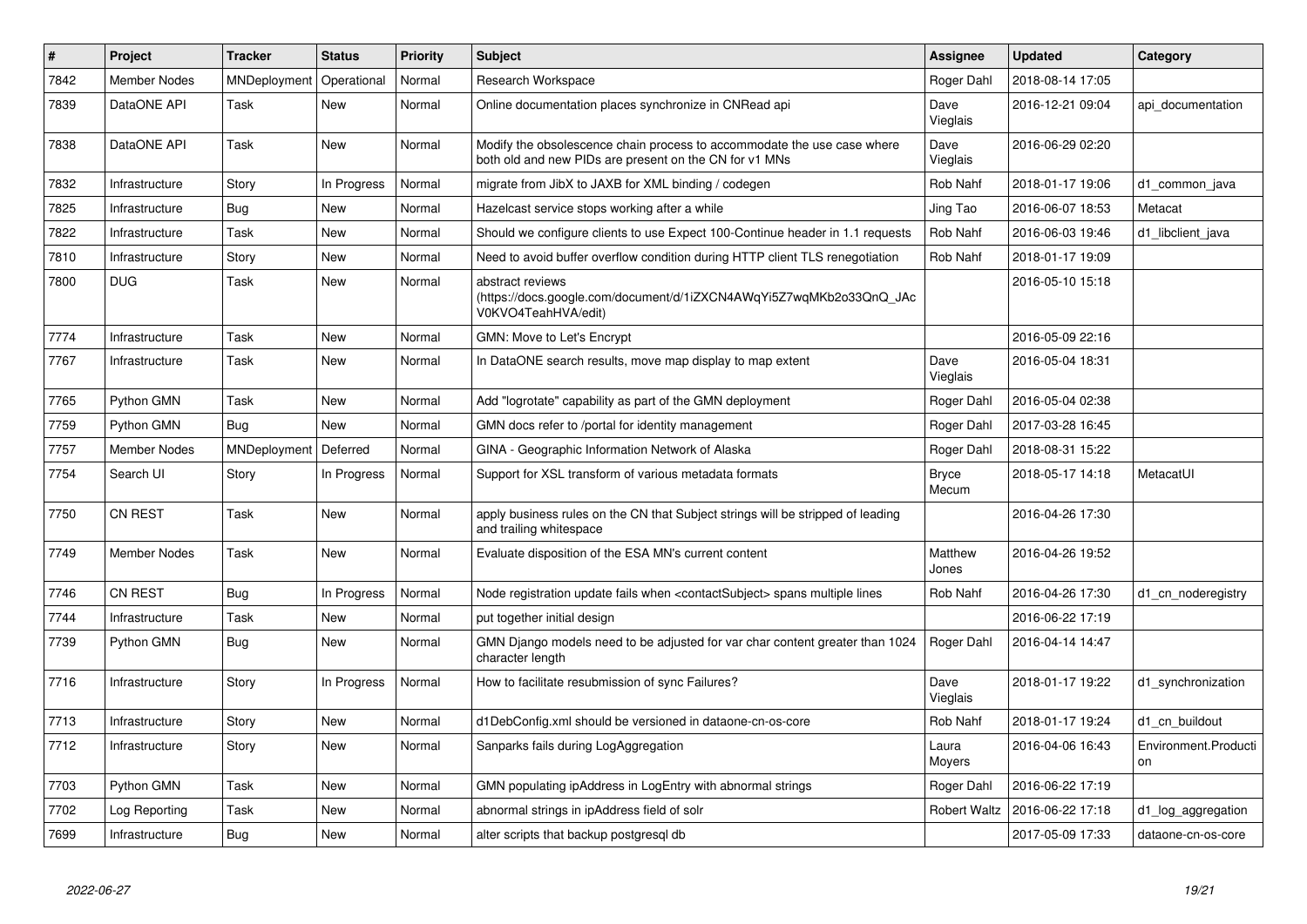| #    | Project             | <b>Tracker</b>     | <b>Status</b> | <b>Priority</b> | <b>Subject</b>                                                                                                                             | Assignee         | <b>Updated</b>   | Category                   |
|------|---------------------|--------------------|---------------|-----------------|--------------------------------------------------------------------------------------------------------------------------------------------|------------------|------------------|----------------------------|
| 7688 | Infrastructure      | Bug                | New           | Normal          | LogAggregation unable to change BaseURLs upon updateNodeCapabilities<br>notification                                                       | Dave<br>Vieglais | 2018-01-02 12:02 | d1 log aggregation         |
| 7687 | <b>CN REST</b>      | Bug                | New           | Normal          | Synchronization unable to change BaseURLs upon updateNodeCapabilities<br>notification                                                      | Rob Nahf         | 2016-07-22 19:22 | d1_synchronization         |
| 7682 | Log Reporting       | Task               | <b>New</b>    | Normal          | Sluggish Purging Read Event Cache                                                                                                          |                  | 2016-03-17 15:02 | d1_log_aggregation         |
| 7668 | Infrastructure      | Story              | New           | Normal          | Determine how indexing of data packages should work                                                                                        | Jing Tao         | 2018-01-17 19:28 | d1 indexer                 |
| 7666 | Infrastructure      | Bug                | <b>New</b>    | Normal          | mnTestMPC repeating attempts to set replica status to FAILED                                                                               | Laura<br>Moyers  | 2016-02-25 21:44 | Environment.Stage1         |
| 7664 | Python GMN          | Bug                | New           | Normal          | manage.py register_node_with_dataone generates "nodeReplicationPolicy" XML<br>fragment in node capabilities even when replication is false | Roger Dahl       | 2016-04-14 14:16 |                            |
| 7650 | Infrastructure      | Story              | <b>New</b>    | Normal          | DAO for SystemMetadata changes the SystemMetadata.replicationPolicy                                                                        | Rob Nahf         | 2018-01-17 19:31 | d1 cn common               |
| 7641 | Infrastructure      | Task               | <b>New</b>    | Normal          | contact ONEShare                                                                                                                           | Laura<br>Moyers  | 2016-02-12 16:40 | Environment.Producti<br>on |
| 7640 | Infrastructure      | Story              | New           | Normal          | <b>ONEShare failing with ServiceFailure</b>                                                                                                | Laura<br>Moyers  | 2016-02-12 16:39 | Environment.Producti<br>on |
| 7629 | <b>Member Nodes</b> | MNDeployment       | Operational   | Normal          | Arctic Data Center - Data and Software about the Arctic                                                                                    | Matthew<br>Jones | 2018-01-10 17:53 |                            |
| 7612 | Infrastructure      | Task               | In Progress   | Normal          | <b>Contact ORNLDAAC</b>                                                                                                                    | Laura<br>Moyers  | 2016-02-11 18:02 | Environment.Producti<br>on |
| 7611 | Infrastructure      | Story              | <b>New</b>    | Normal          | ORNLDAAC fails during log aggregation                                                                                                      | Laura<br>Moyers  | 2016-01-26 16:39 | Environment.Producti<br>on |
| 7607 | Infrastructure      | Task               | New           | Normal          | LTER EUROPE refuses the production CN from harvesting log records                                                                          | Laura<br>Moyers  | 2016-06-09 16:34 | Environment.Producti<br>on |
| 7606 | Infrastructure      | Task               | In Progress   | Normal          | NRDC does not trust the CN certificate for log harvesting                                                                                  | Laura<br>Moyers  | 2016-04-06 16:14 | Environment.Producti<br>on |
| 7605 | Infrastructure      | Story              | <b>New</b>    | Normal          | MemberNodes not authorizing CN to harvest log records                                                                                      | Dave<br>Vieglais | 2018-01-17 19:33 | Environment.Producti<br>on |
| 7578 | DataONE API         | <b>Bug</b>         | <b>New</b>    | Normal          | Fix 404 link to d1_instance_generator folder in documentation                                                                              |                  | 2016-01-08 22:01 | api documentation          |
| 7571 | <b>CN REST</b>      | Task               | <b>New</b>    | Normal          | Description for error code 401, detail code 4957 is misleading in some cases                                                               |                  | 2016-01-05 16:25 |                            |
| 7570 | Infrastructure      | Bug                | In Progress   | Normal          | Search UI requests cause Out of Memory Error                                                                                               | Jing Tao         | 2017-04-26 21:01 | d1 indexer                 |
| 7559 | Infrastructure      | Story              | <b>New</b>    | Normal          | Develop plan for securing application passwords in the CN stack                                                                            | Dave<br>Vieglais | 2018-01-17 19:34 | Architecture Design        |
| 7553 | <b>Member Nodes</b> | MNDeployment   New |               | Normal          | OOI - Ocean Observatories Initiative                                                                                                       | Laura<br>Moyers  | 2018-01-25 17:51 |                            |
| 7552 | <b>Member Nodes</b> | MNDeployment   New |               | Normal          | iDigBio - Integrated Digitized Biocollections                                                                                              | Laura<br>Moyers  | 2016-01-05 23:45 |                            |
| 7551 | Member Nodes        | MNDeployment   New |               | Normal          | FAO - Food and Agriculture Organization of the UN                                                                                          | Laura<br>Moyers  | 2015-12-15 15:08 |                            |